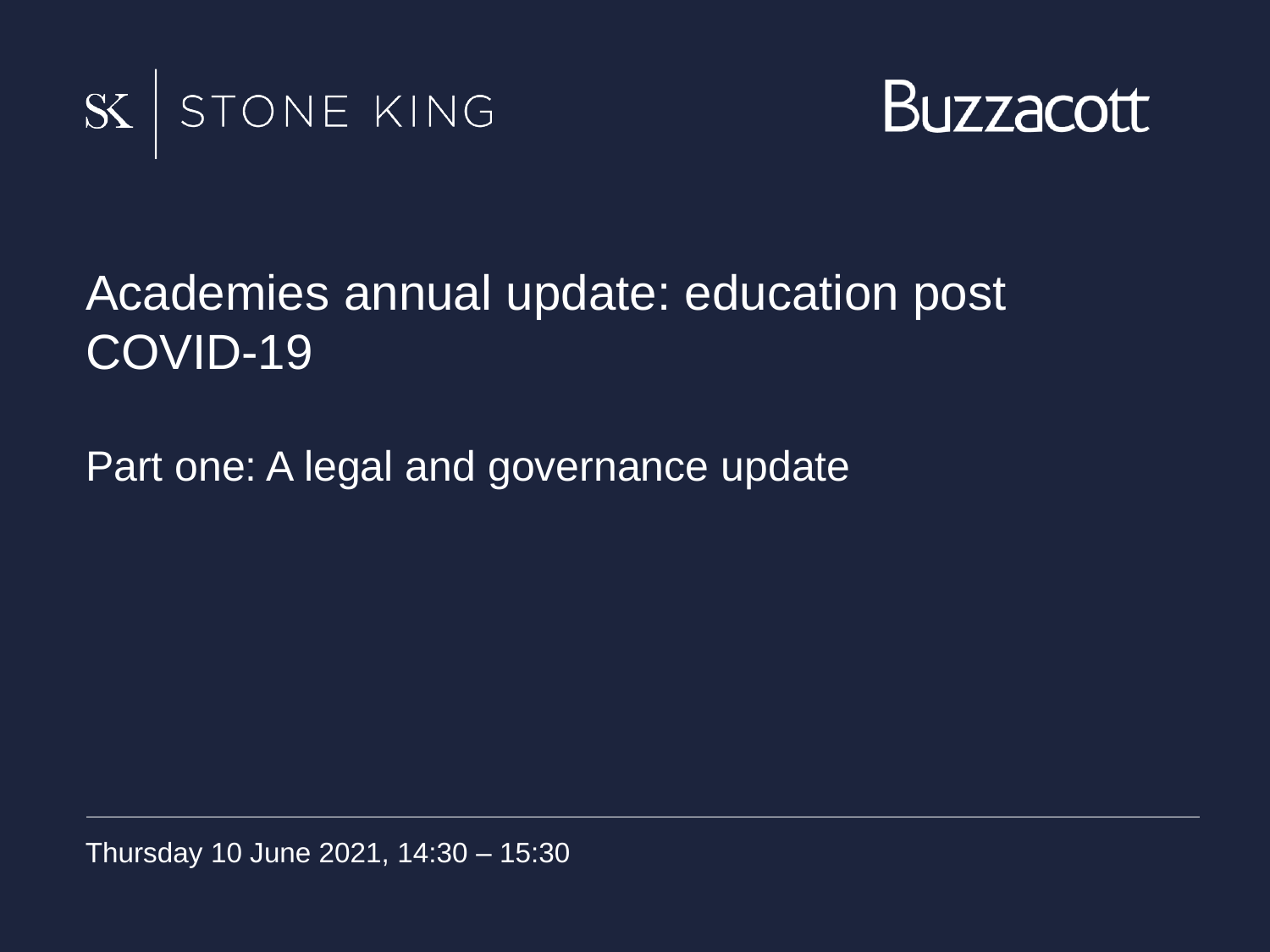# Agenda

- Introduction and virtual housekeeping
	- Katharine Patel, Buzzacott
- Governance update
	- Stephen Ravenscroft, Stone King
- Employment law update
	- Harriet Broughton and Katharine Robinson, both Stone King
- Q&A
	- Chair, Katharine Patel, Buzzacott



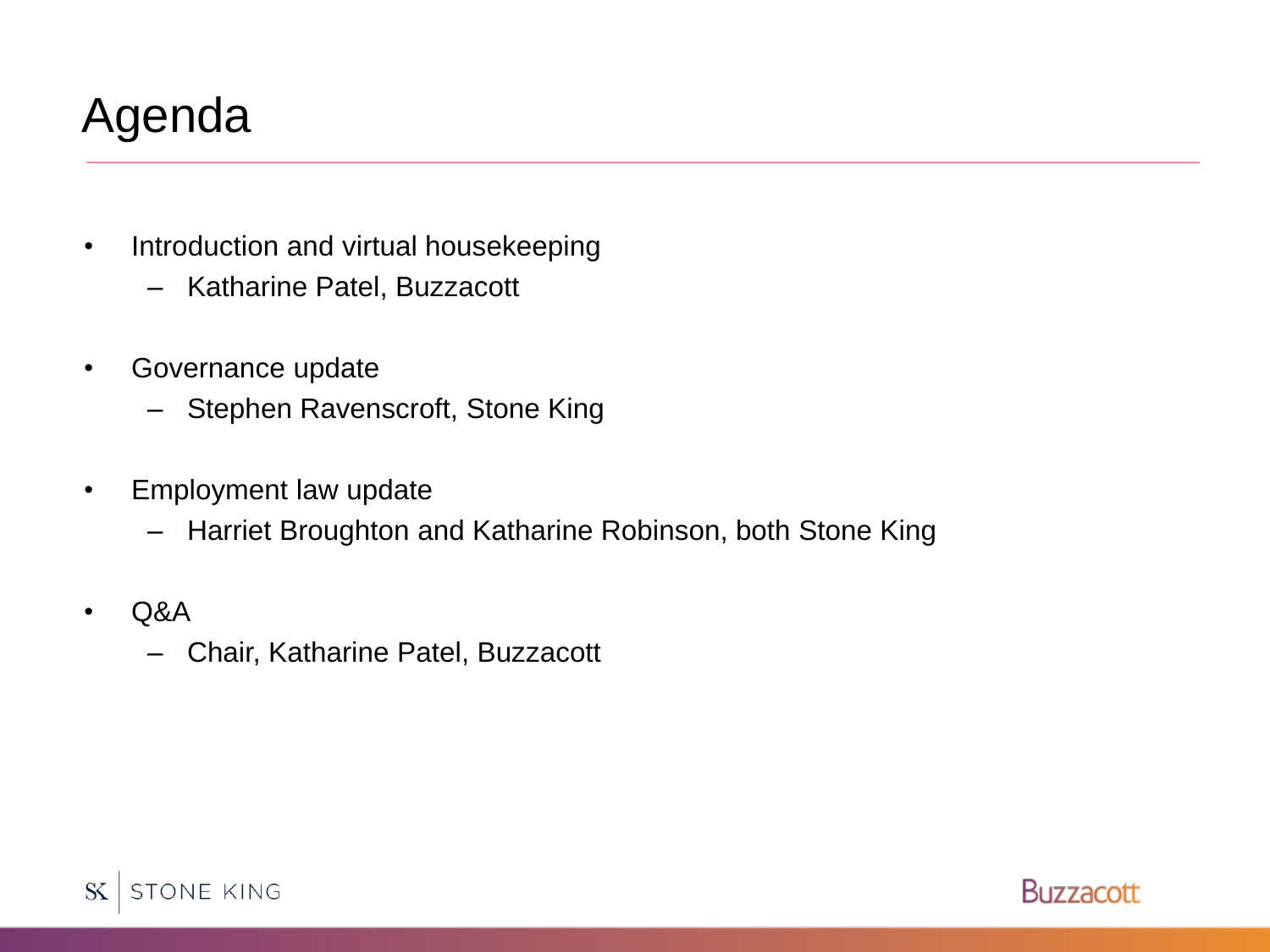



Governance update

Stephen Ravenscroft, Partner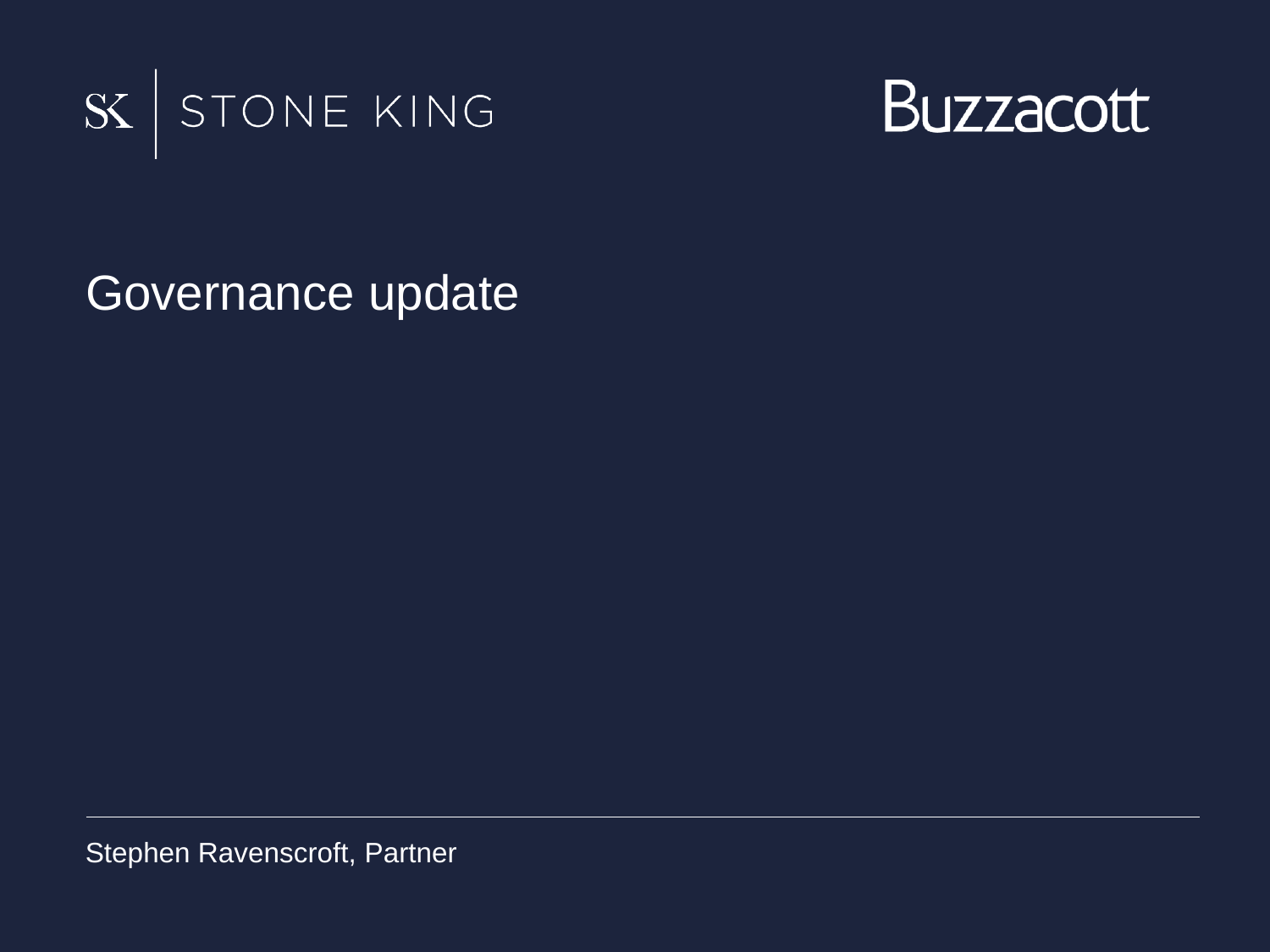### **Content**

- The current state of play of academies as we emerge from the Pandemic
- What we expect the position to look like going forward
- Immediate changes on the horizon
- Governance update



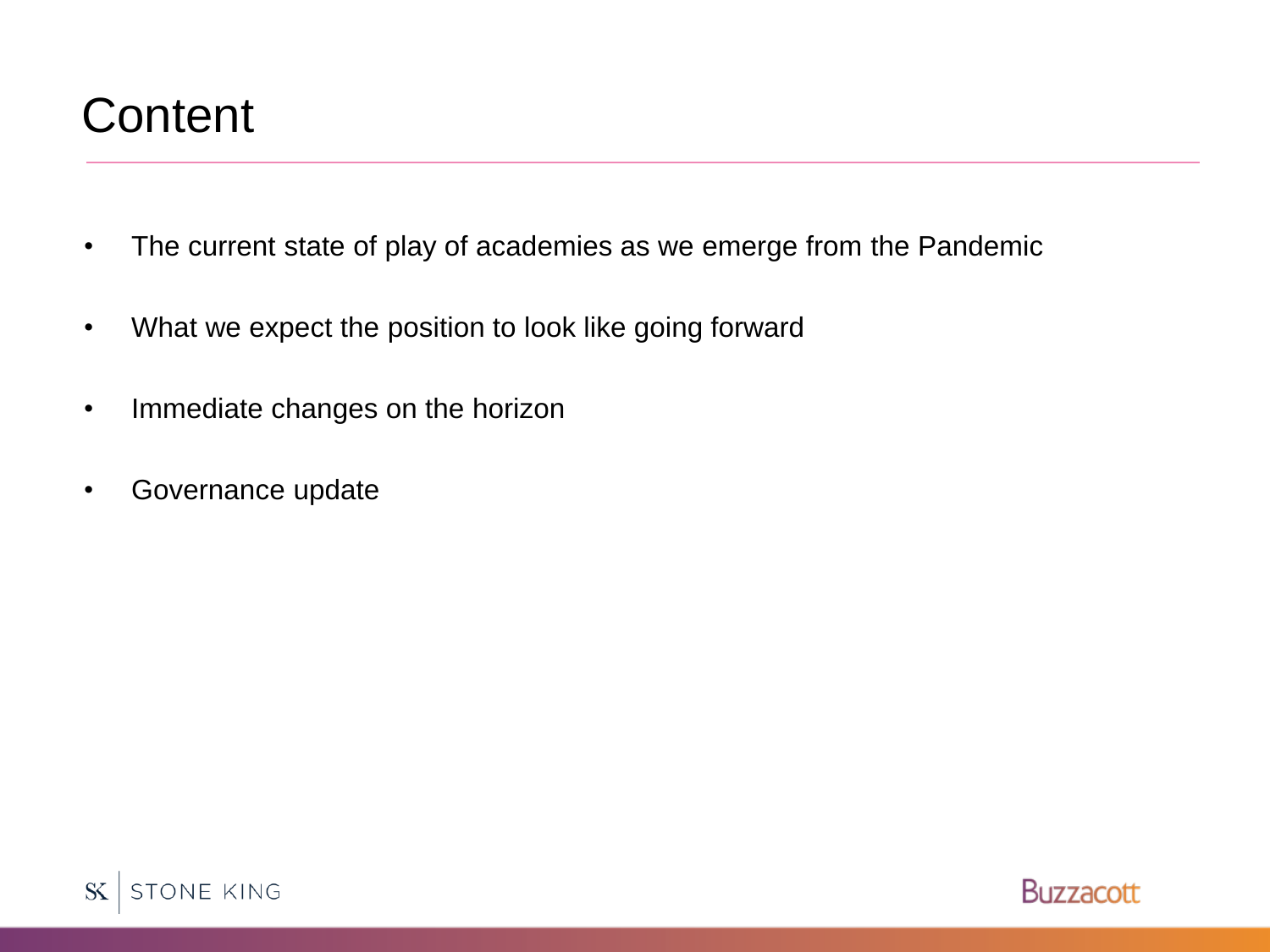### The current state of play

- A year of significant challenges for clients
- How schools and their governance have adapted to the challenges faced
- Lessons learned?
- But life has continued as normal in a number of respects, with the usual range of challenges for schools facing difficulties…..



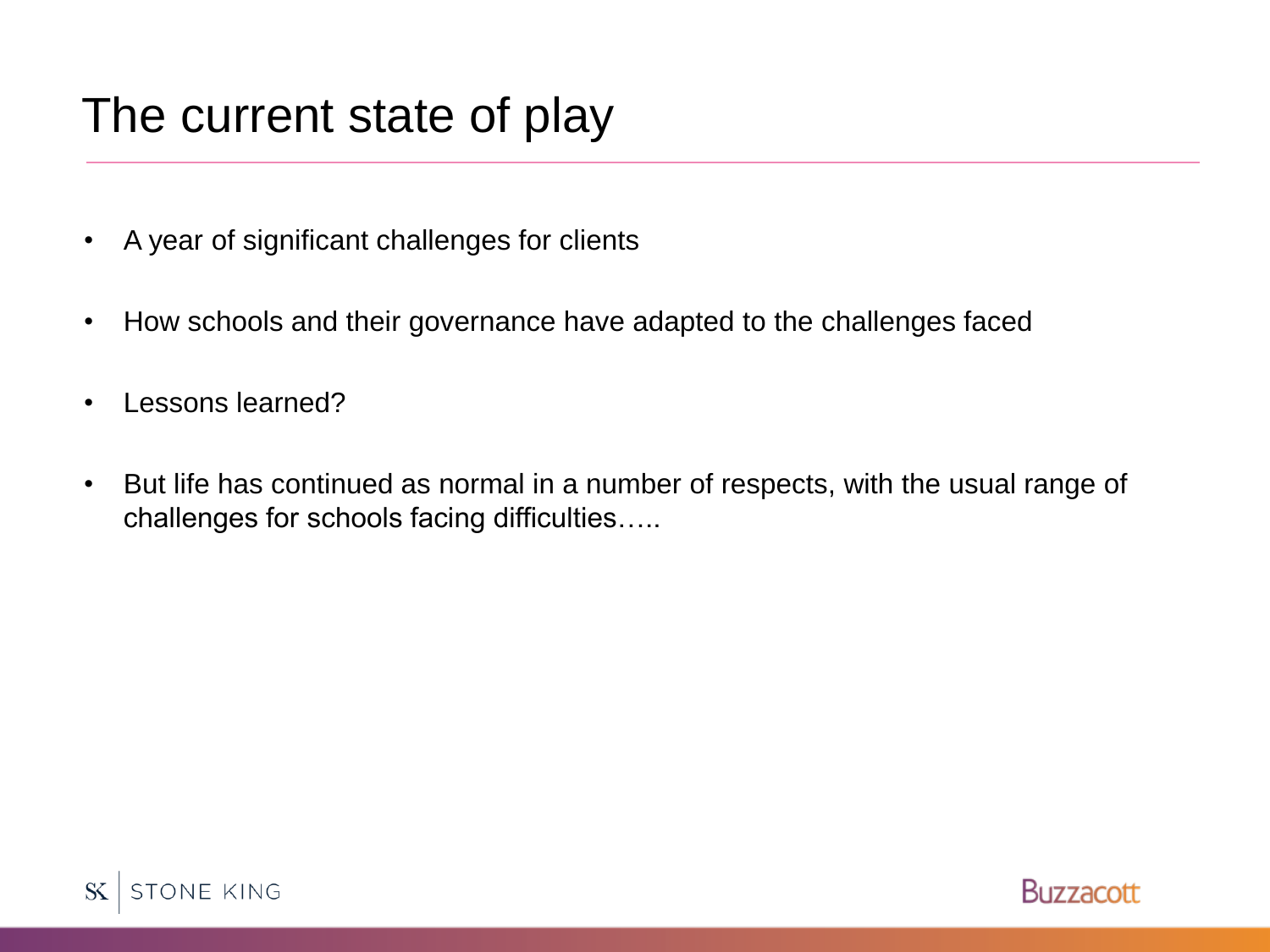# Going forward

Rationalisation of the sector:

- Renewed focus on academisation: impact of the changes outlined in Gavin Williamson's speech, including a desire to end the mix and match approach
- Amalgamations the MAT is the only way forward
- Collaborations inter and cross sector
- Closures an increased willingness on the part of RSCs to address underperformance



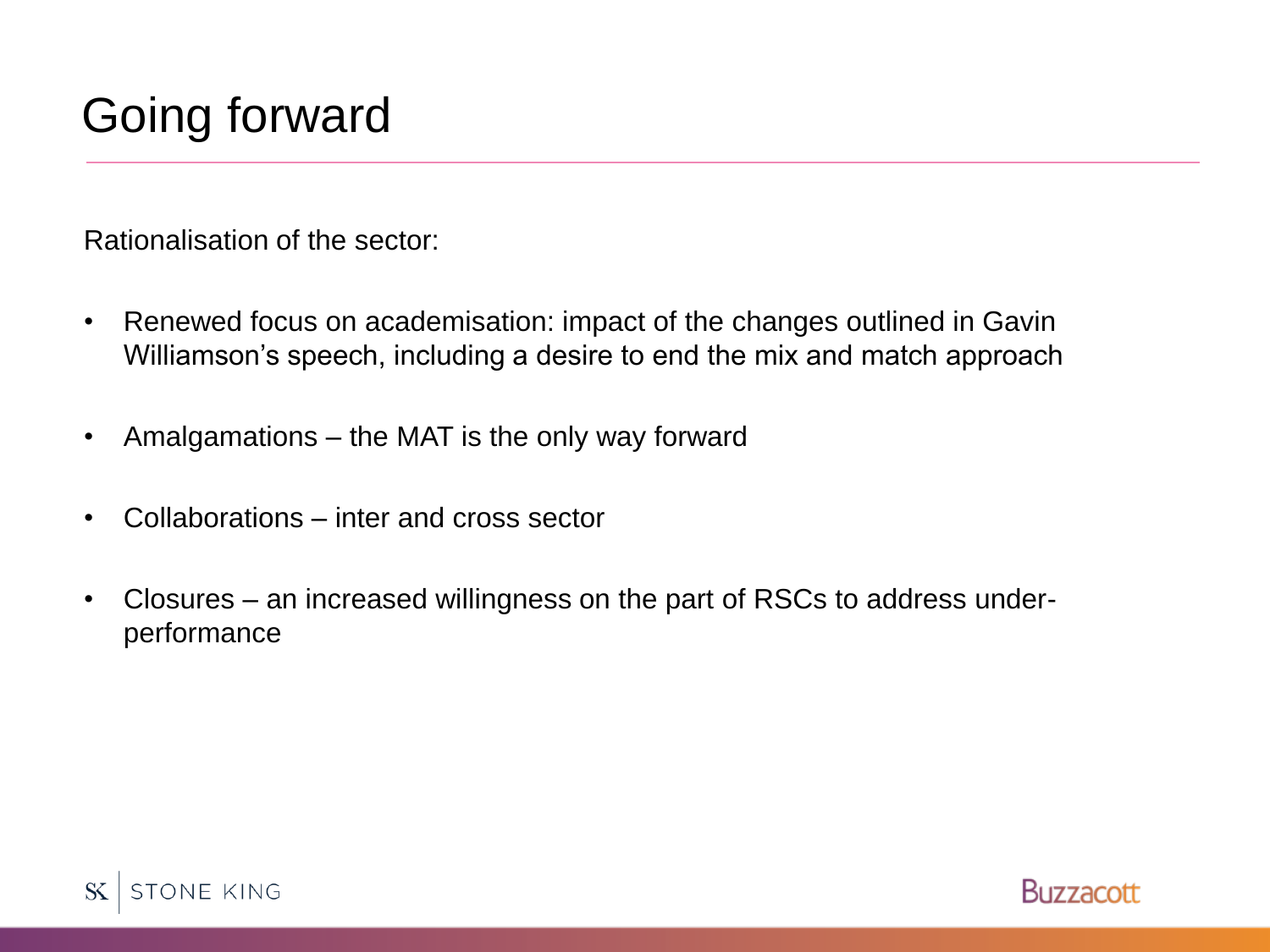#### Immediate changes on the horizon

Articles of Association – revised version to be released shortly, but expect changes to:

- Members
- AGMs
- Terms of office for Trustees
- Remote participation at meetings

Funding Agreements – revised models recently issued



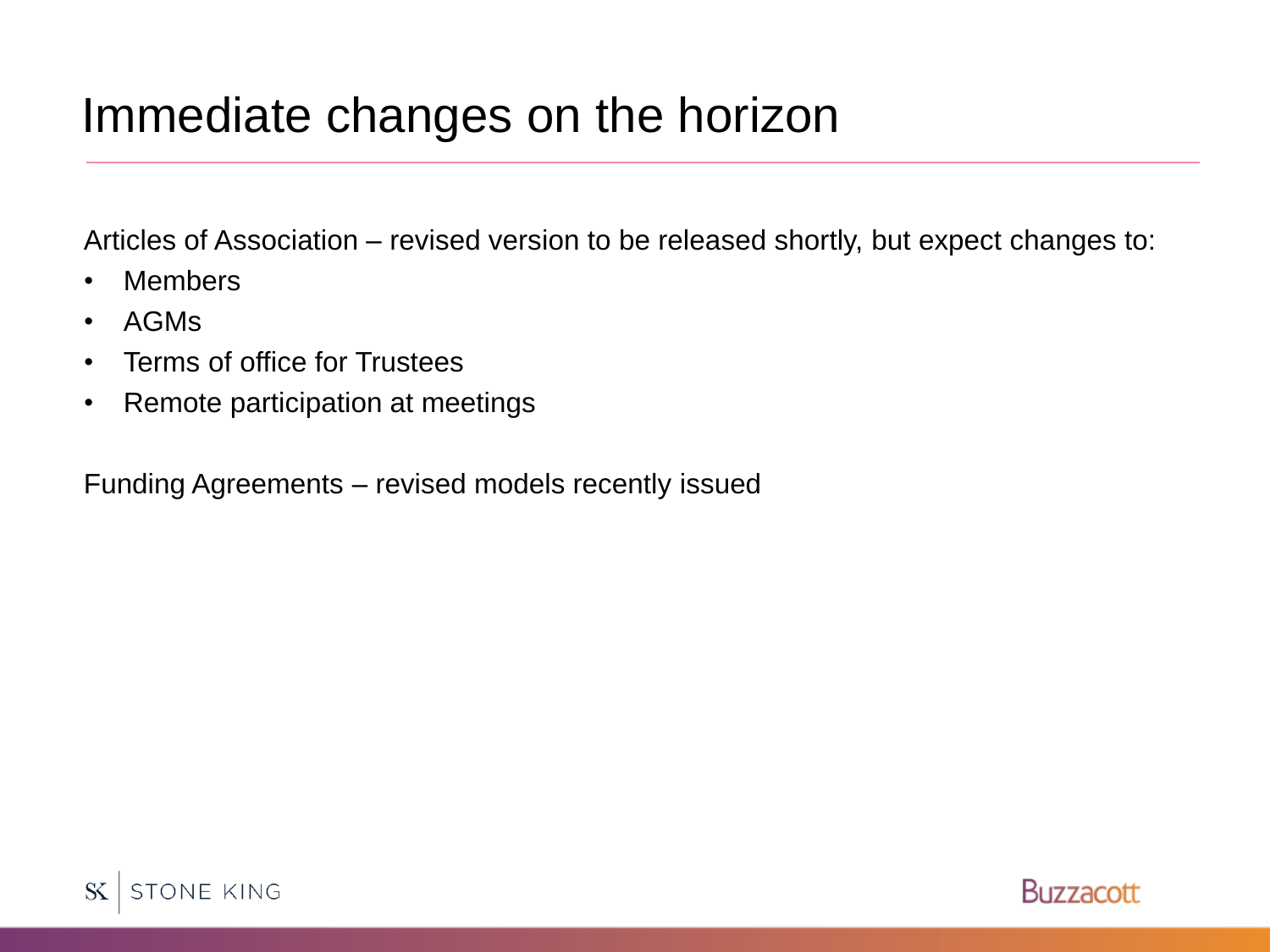### Governance update

- Recognition that clear and effective governance is at the heart of a successful school and MAT
- Can one size fit all? Ever increasing guidance from the DfE, but does this work in every case?
- Challenges to the existing norms as MATs develop
- Governance Handbook 2020

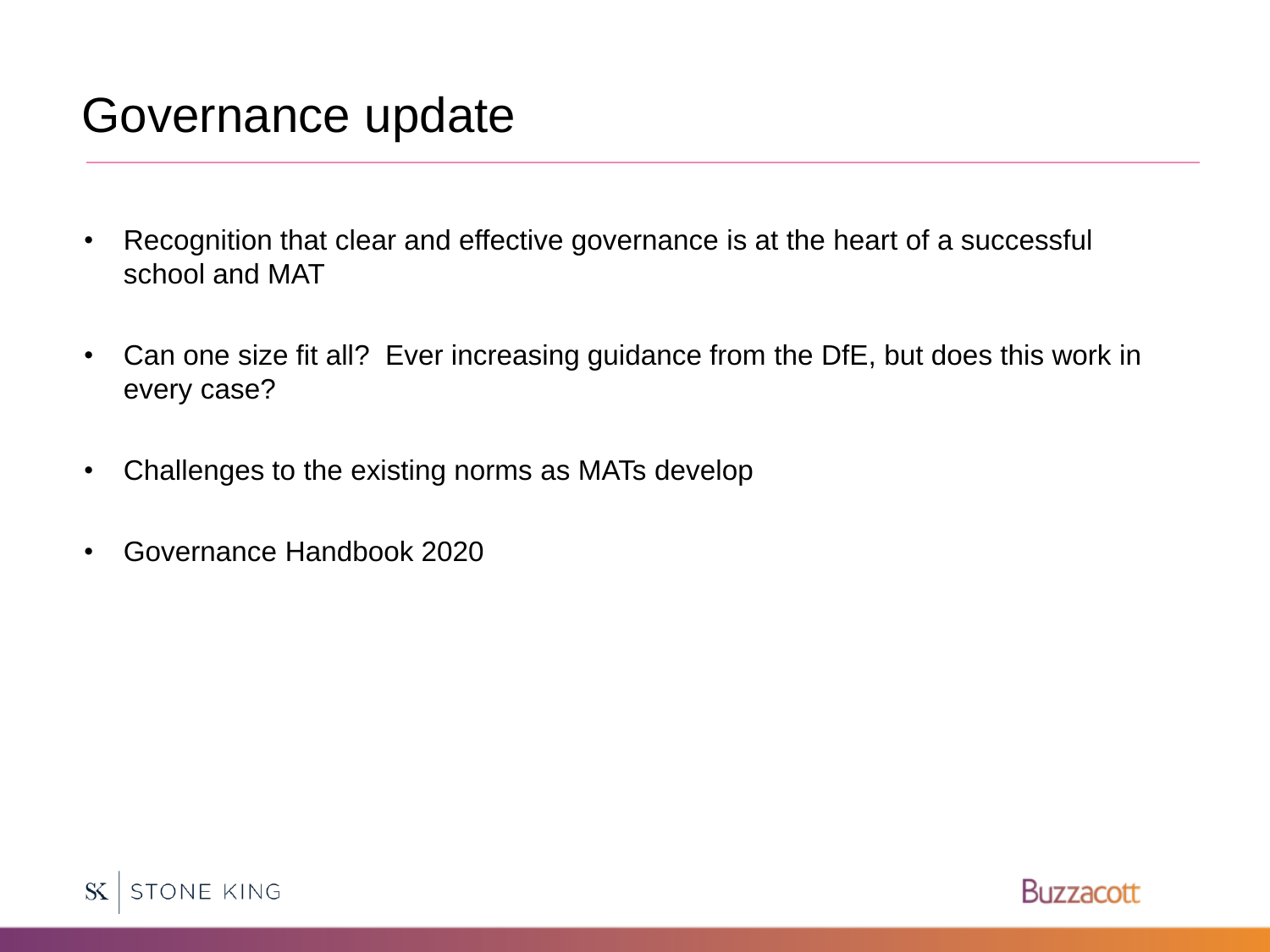#### Meetings and decision-making in a virtual space





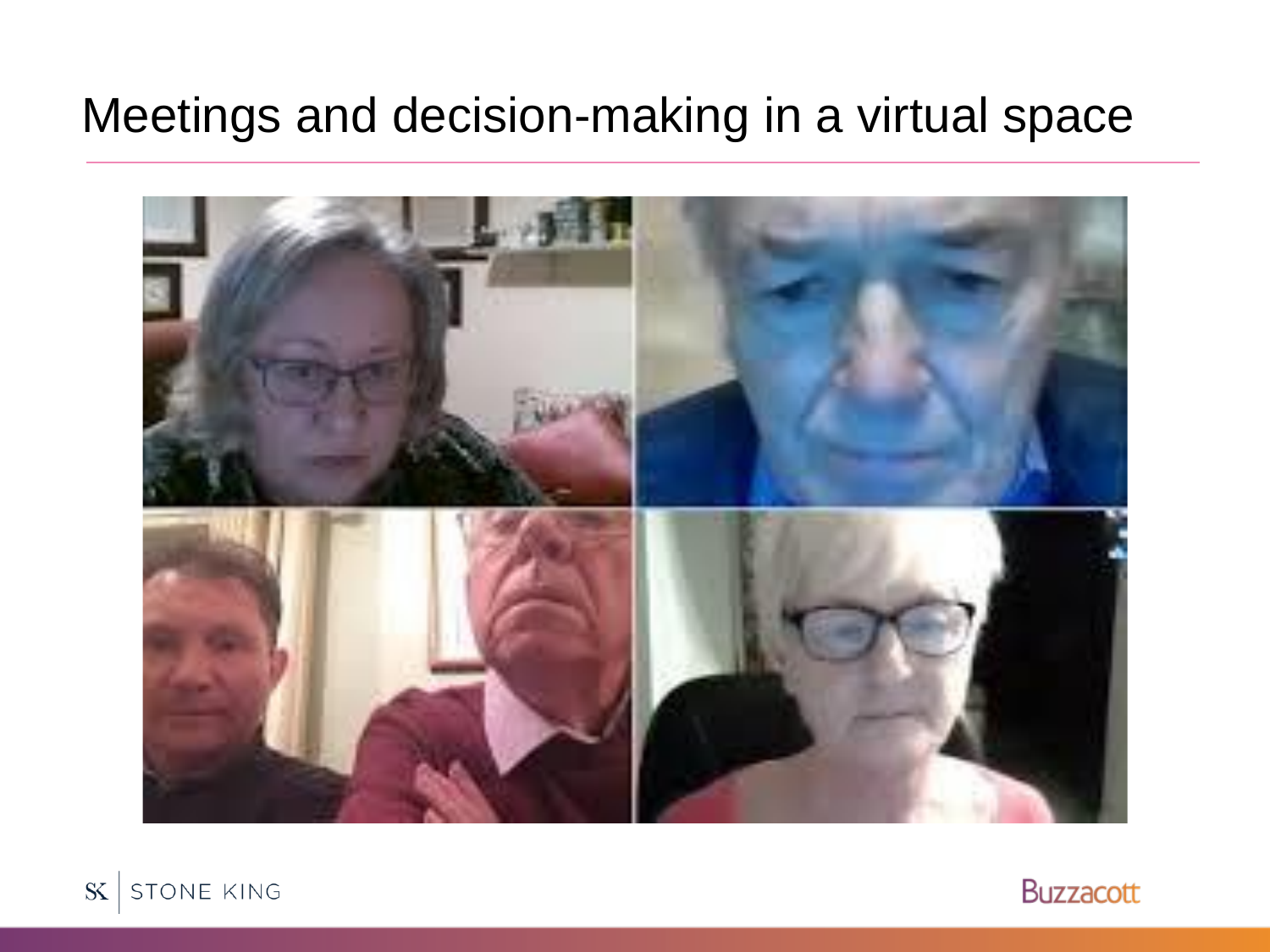#### Charity Governance Code





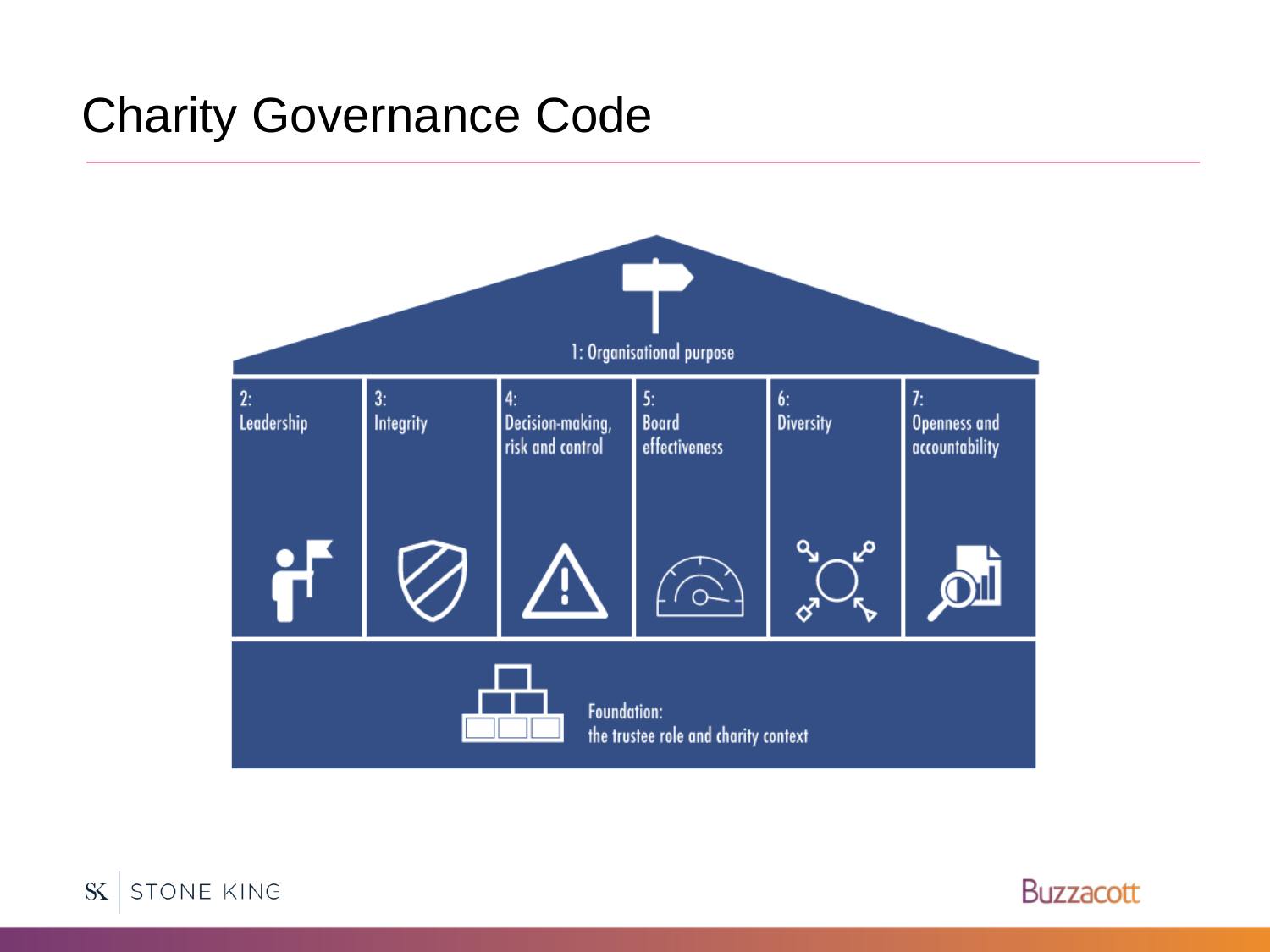# Charity Governance Code - refreshed

- A refreshed version of the Code was published in December 2020 following a consultation in 2019.
- Focus on specific areas Ethics and Diversity
- Wide-ranging review 2023

#### MAIN CHANGES:

- Updated Integrity principle: now reflects language used by NCVO's Ethical Principles: emphasising ethics when making decisions and creation of a welcoming and supportive culture within the charity
- Integrity 'recommended practice' now includes 'ensuring the right to be safe'
- Updated Diversity principle, now called Equality, Diversity and Inclusion
- Suggested action is to review current position and ask internal questions why? How can we improve? Set realistic goals and review, share performance and learning where possible.



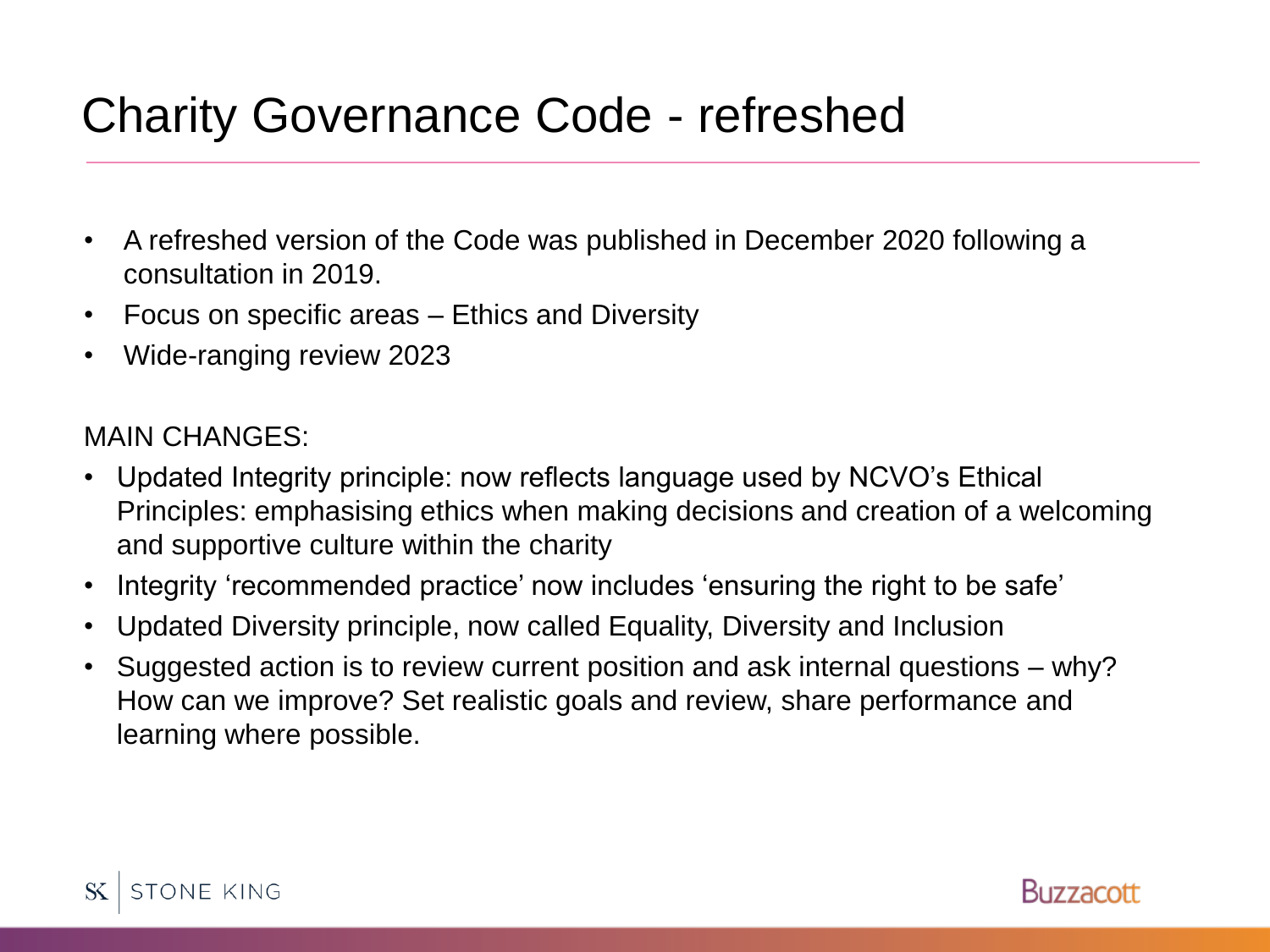#### Be aware: common governance issues

1.ORGANISATIONAL PURPOSE - Losing sight of charity's objectives – particularly relevant during the pandemic?

2.LEADERSHIP - Tensions between board of trustees and CEO/weak CEO vs dominant trustees (or the other way around)

3.INTEGRITY - Dealing effectively with real and perceived conflicts of interests

4.DECISION-MAKING, RISK AND CONTROL - Clear minute taking and recording, particularly of complicated decisions

5.BOARD EFFECTIVENESS - Lack of necessary information, time and space for trustees to explore key issues and reach well-considered decisions. Too much consensus/groupthink – need to act as a 'critical friend'

6.EQUALITY, DIVERSITY AND INCLUSION - No regular audit of skills, experience and diversity of background of trustees to find imbalances and gaps and inform trustee recruitment and training

7.OPENNESS AND ACCOUNTABILITY – Lack of transparent, well-publicised, effective and timely process for making and handling a complaint.



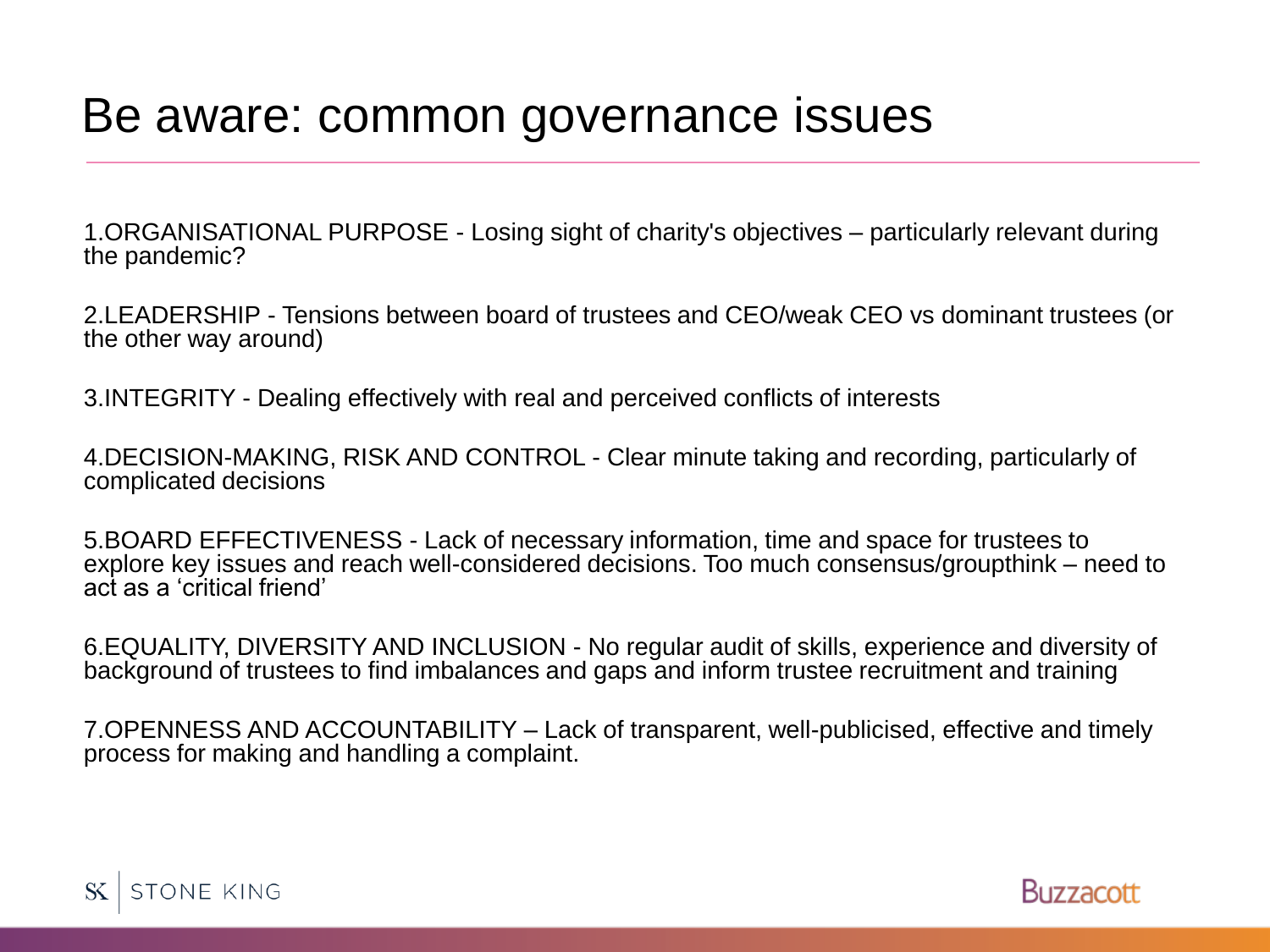



Employment law update

Harriet Broughton, Partner Katharine Robinson, Solicitor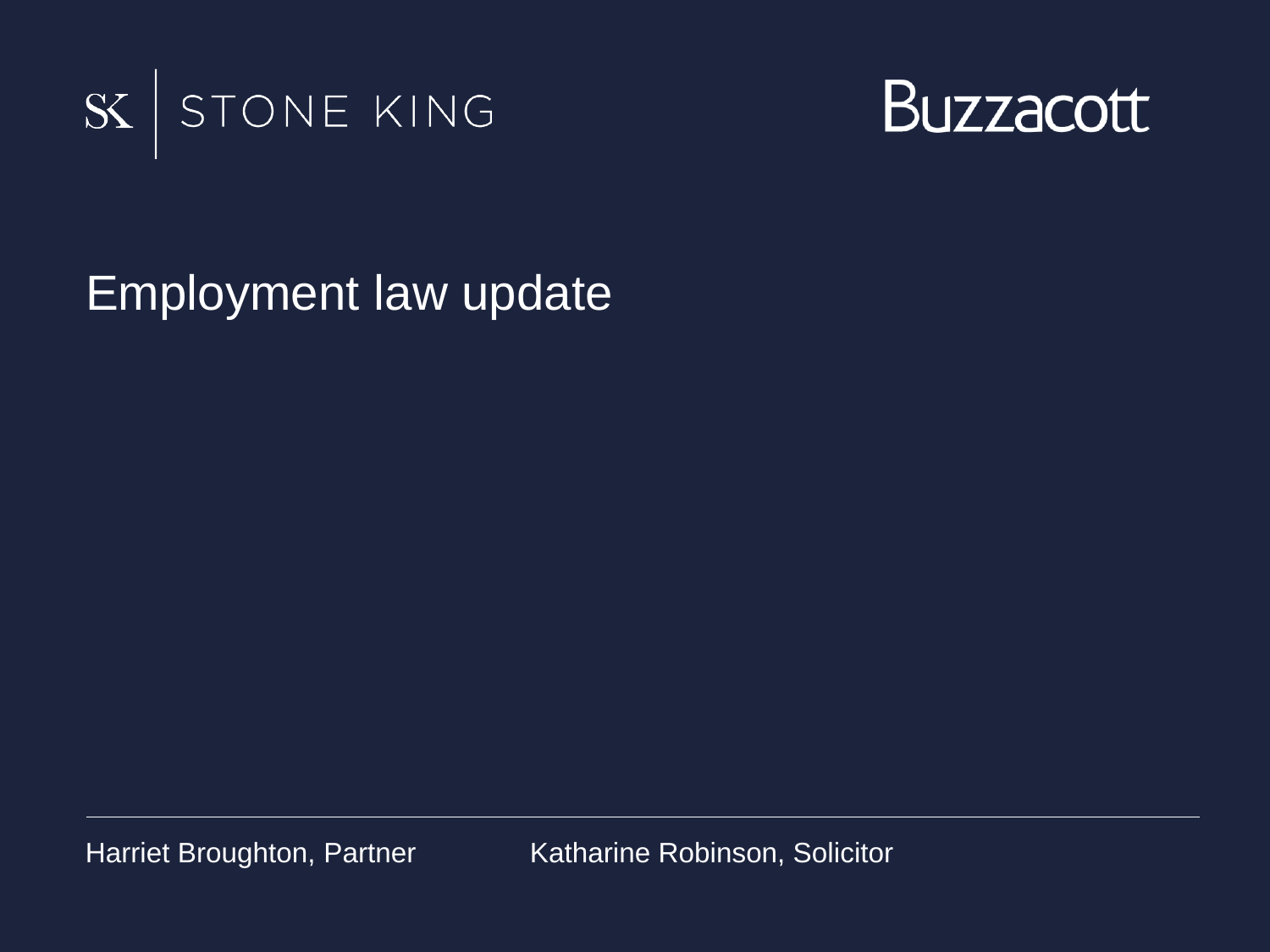### Today's focus

- Coronavirus
	- Long COVID
	- Vaccines
	- Face coverings
	- Annual leave
	- Health and safety detriment extended to workers
- Roadmap out of lockdown
	- Flexible working requests
	- Travel to countries on the red and amber lists
- Key employment law updates, including
	- Revocation of Exit Pay Regulations
	- Employment Bill
	- Introduction of the Early Careers Framework
	- Employment Tribunal claims impact of COVID

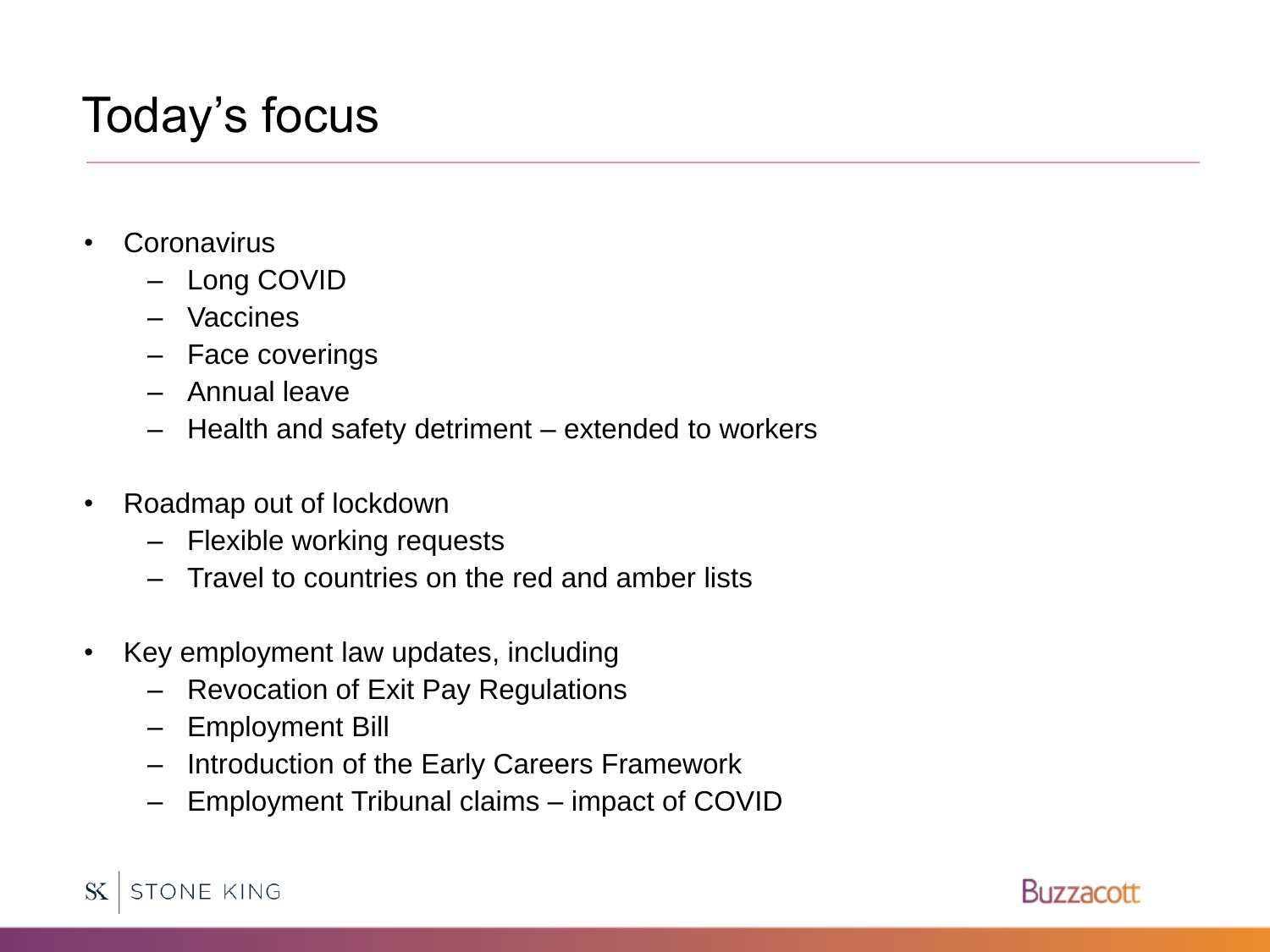



### **Coronavirus**

- Long COVID
- Vaccines
- Face coverings
- Annual leave
- Health and safety detriment extended to workers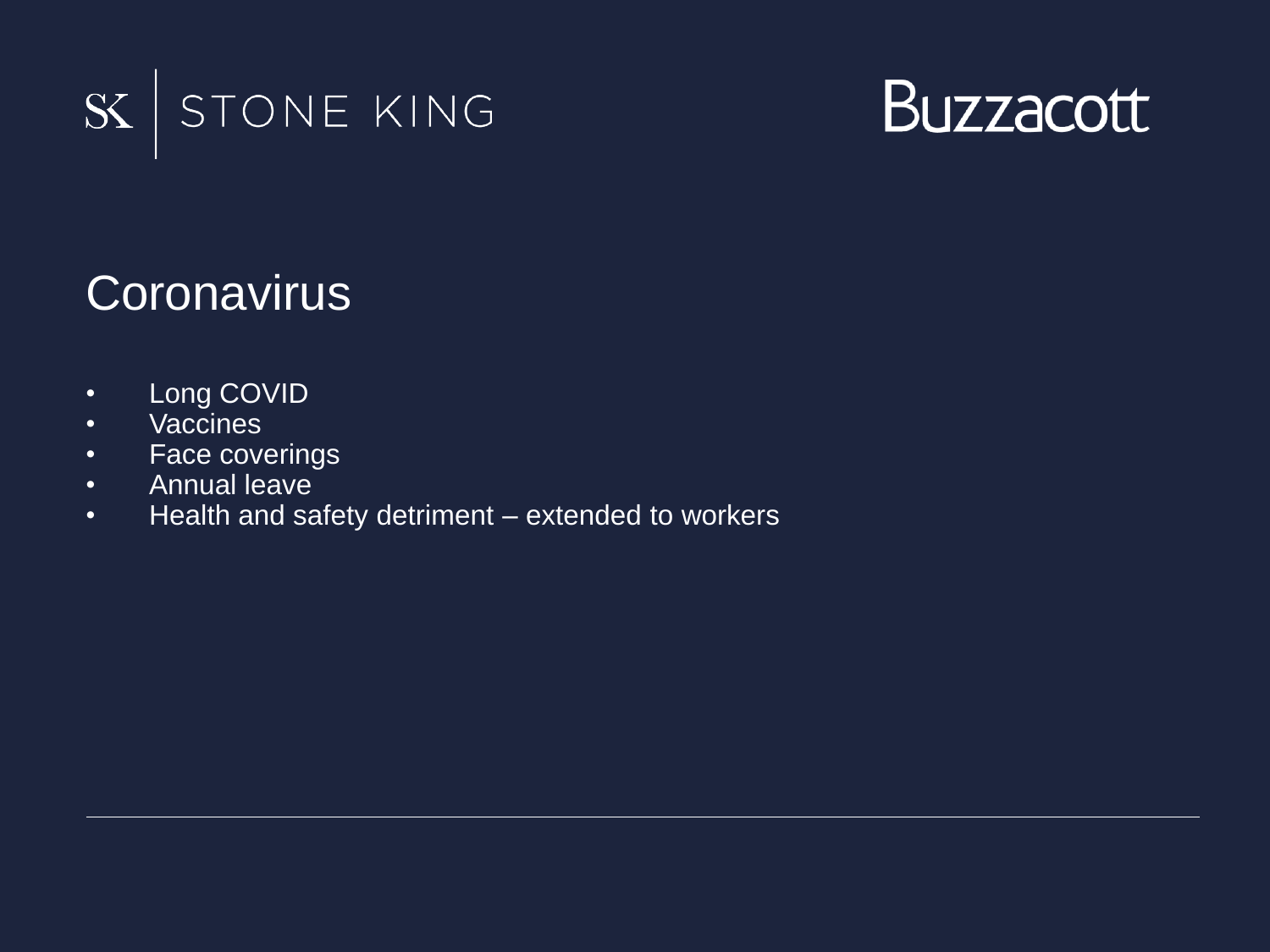# Coronavirus – Long COVID

- The Office for National Statistics has reported that approximately 1 in 5 individuals testing positive for COVID-19 exhibit symptoms for a period of 5 weeks or longer and approximately 1 in 10 exhibit symptoms for a period of 12 weeks or longer.
- NHS England published a list of Long COVID symptoms which includes amongst others:
	- extreme tiredness (fatigue)
	- problems with memory and concentration ("brain fog")
	- difficulty sleeping (insomnia)
	- joint pain
	- depression and anxiety
- Supporting employees with Long COVID
- Risks for employers



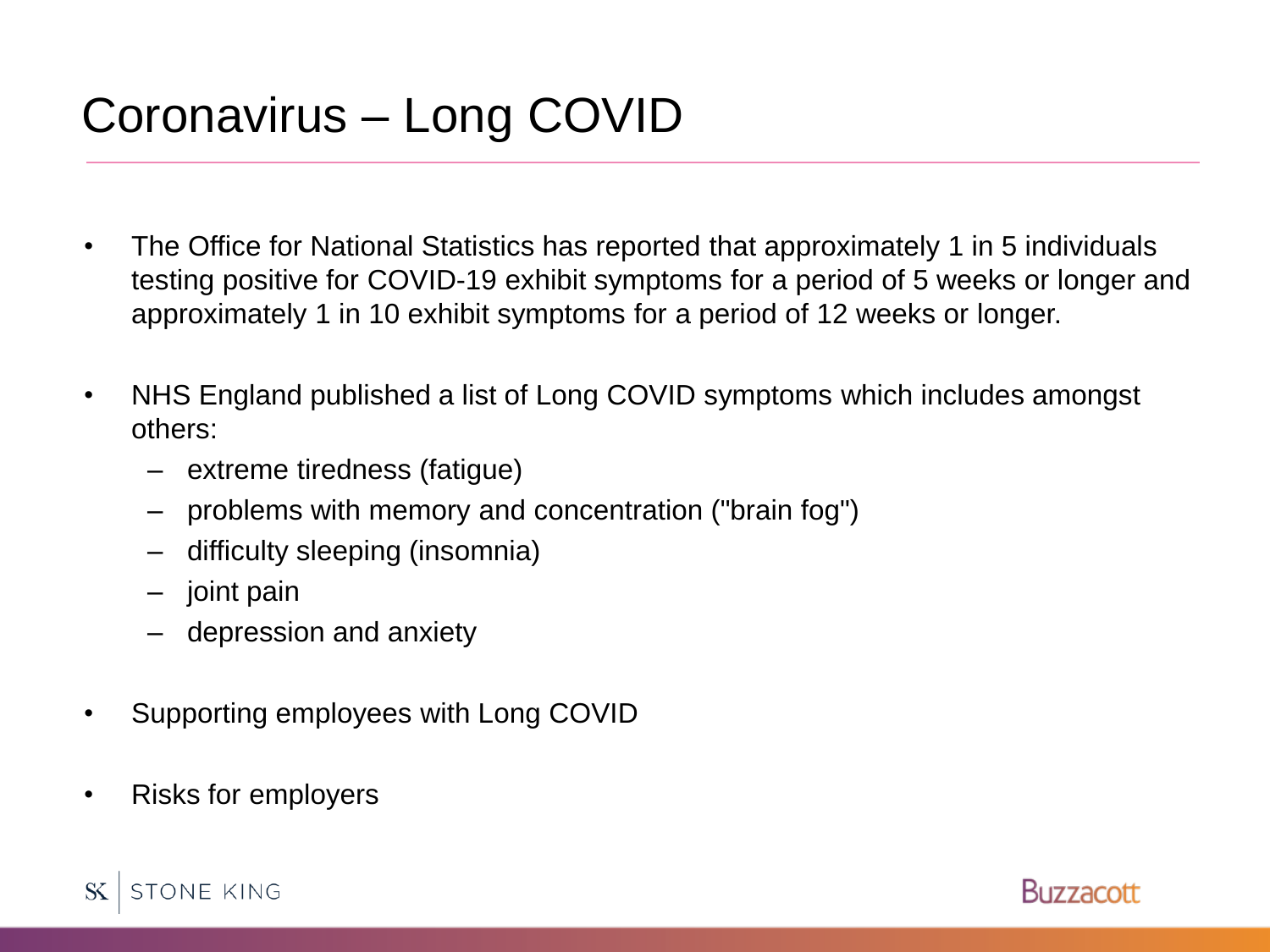### Coronavirus - Vaccines

- The Government is rolling out vaccinations to all adults in the UK and expects all adults to have been offered a first dose by the end of July. Almost 40 million people in the UK have received at least one dose of a coronavirus vaccine.
- Frequently Asked Questions:
	- Can we make it mandatory for existing employees to receive the vaccine?
	- What do we do if employees refuse to take the vaccine?
	- Can we require new starters to have received the vaccine as a condition of employment?
- Legal risks to employers



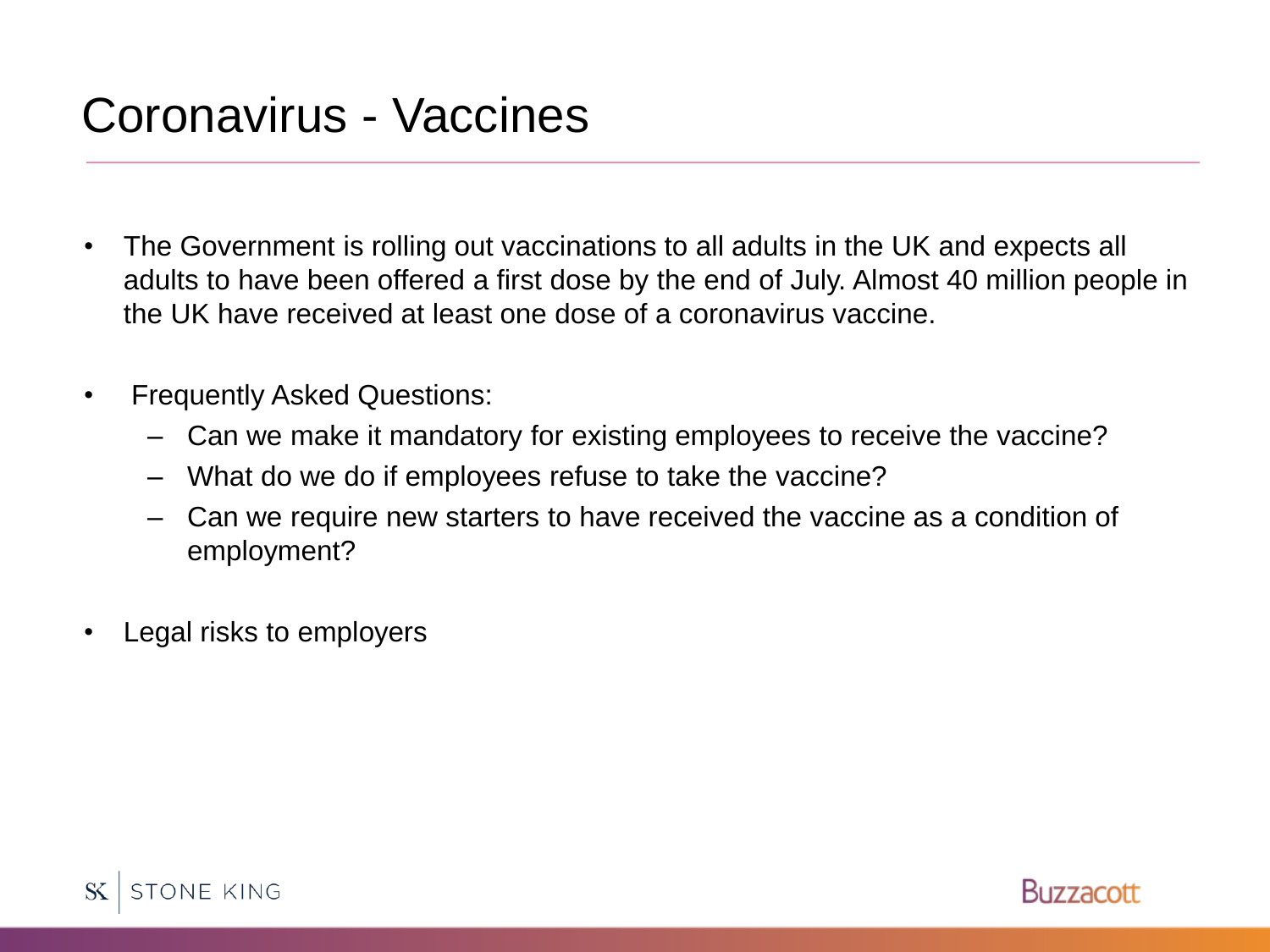### Coronavirus – Face coverings

- Current Government guidance:
	- *From 17 May, […] face coverings will no longer be recommended for pupils and students in classrooms or communal areas, in all schools and FE providers. Face coverings will also no longer be recommended for staff in classrooms. In all schools and FE providers, [the Government] continue to recommend that face coverings should be worn by staff and visitors in situations outside of classrooms where social distancing is not possible (for example, when moving around in corridors and communal areas).*
- In the recent case of *Kubilius v Kent Foods Ltd*, the Employment Tribunal held that an employee was not unfairly dismissed after refusing to wear a face mask. This is not binding on other tribunals. However, it is a useful indication on how the courts will consider COVID-19 related dismissals in what is an area with little precedent. Employers should remain mindful that every decision is fact dependent and the courts may decide in a different situation that a dismissing for not wearing a face mask was not a fair reason.

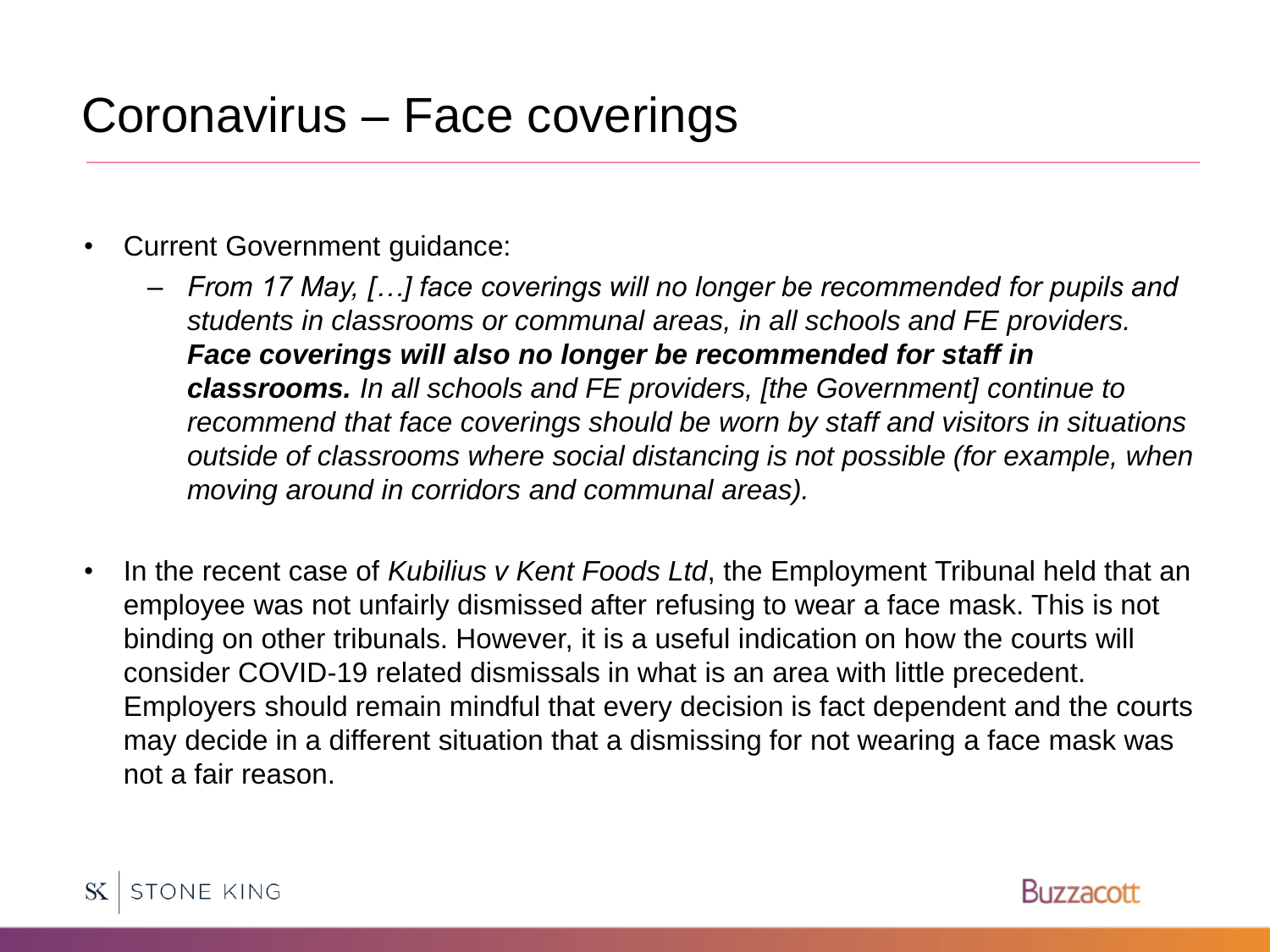# Coronavirus - Annual leave

- Can employees carry over annual leave because of the effects of COVID?
	- Employees can carry over up to 4 weeks of their annual leave entitlement to the following holiday year where it is 'not reasonably practicable' for the employee to take that leave in the current holiday year as a result of the effects of COVID. Any annual leave which is carried over must be used in the next two holiday leave years.
- Can an employer require an employee to take annual leave?
	- Yes. An employer should give notice specifying when the required period of paid annual leave will be; this should be twice as many days as the annual leave period required, e.g. an employer requiring the employee to take 5 days' annual leave must give 10 days' notice. This position is subject to any alternative agreement in the contract.



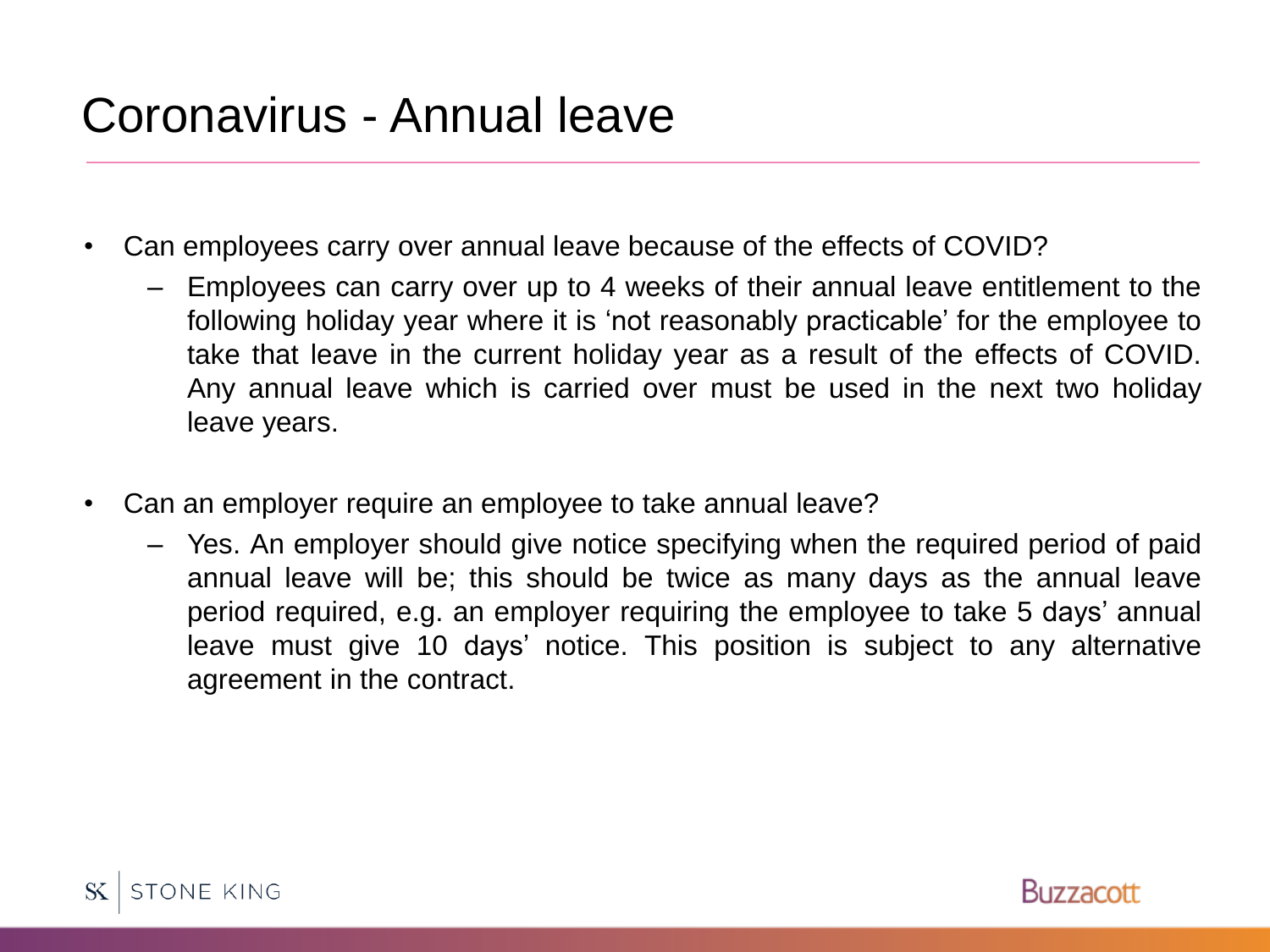# Coronavirus – Health and Safety detriment

- Section 44 of the ERA 1996 provides that an employee has the right not to be subjected to any detriment by their employer on a number of grounds including:
	- Where the employee left, proposed to leave, or refused to return to their place of work due to a reasonable belief that attendance at work would put them in serious and imminent danger
	- In circumstances of danger (which the employee reasonably believed to be serious and imminent) the employee took or proposed to take appropriate steps to protect themselves or other persons from the danger.
- On 31 May 2021, the Employment Rights Act 1996 (Protection from Detriment in Health and Safety Cases) (Amendment) Order 2021 came into force. This Order has extended the above right to **workers**. This means that workers, including those employed on a casual basis, can bring a claim under section 44 ERA.



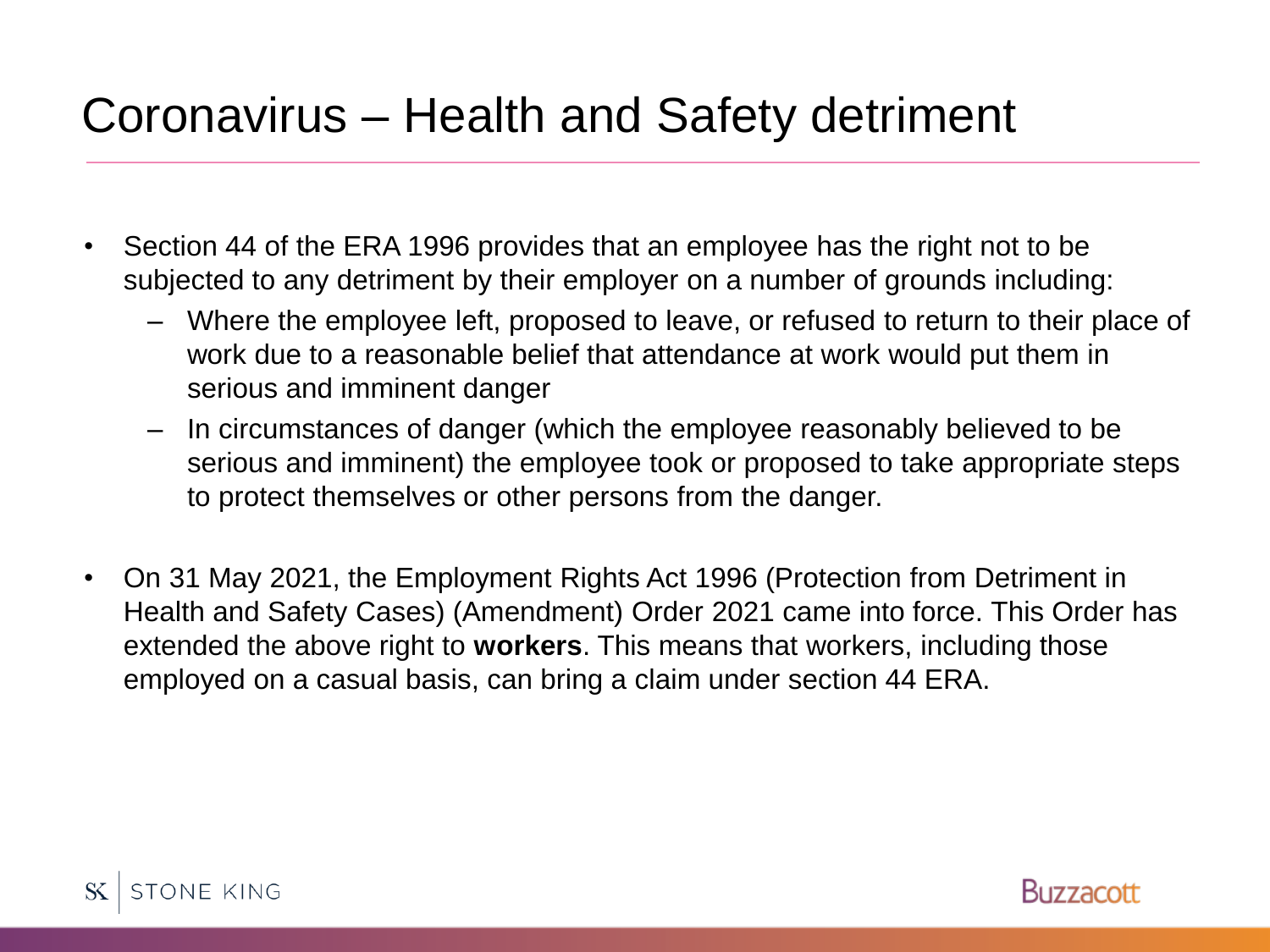



#### Post-lockdown

- Flexible working requirements
- Travel to countries on red and amber lists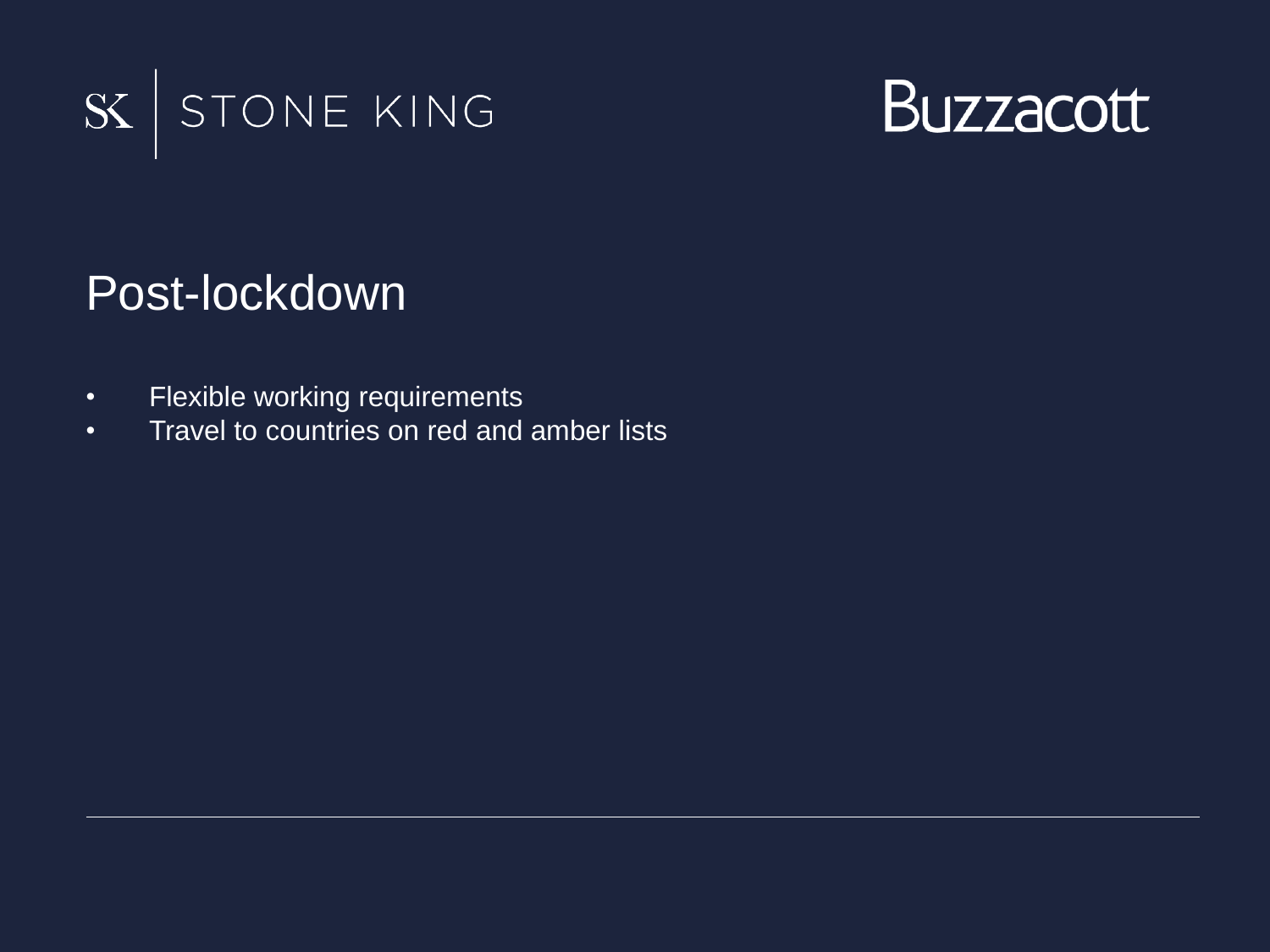#### Post-lockdown – Flexible working requests

- Employees with 26 weeks' continuous employment can make a formal request to work flexibly (*section 80F(1), ERA 1996*). Only employees can take advantage of this right.
- Only one request may be made under the statutory scheme in any 12-month period.
- An employer who receives a flexible working request under the statutory scheme must:
	- Deal with it in a reasonable manner.
	- Notify the employee of its decision within the decision period.
	- Only refuse a request on one or more of the following grounds:
		- the burden of additional costs:
		- detrimental effect on ability to meet customer demand;
		- inability to reorganise work among existing staff;
		- inability to recruit additional staff;
		- detrimental impact on quality;
		- detrimental impact on performance;
		- insufficiency of work during the periods the employee proposes to work; or
		- planned structural changes. (*section 80G(1), ERA 1996*.)

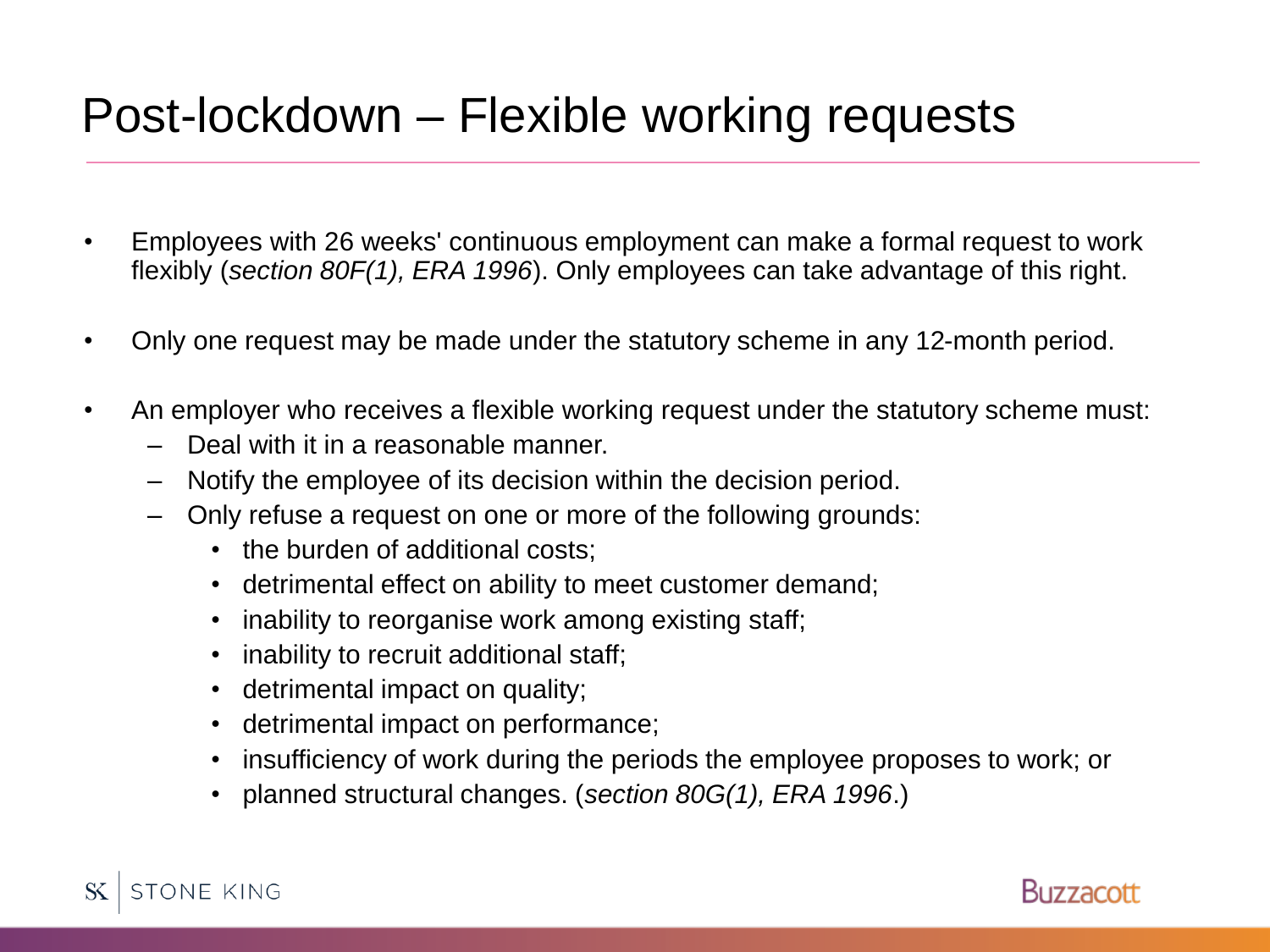#### Post-lockdown – Travel

- If an employee has travelled to a red-list country, they must upon arrival in England:
	- quarantine for 10 full days in a managed quarantine hotel
	- take a COVID-19 test on or before day 2 and on or after day 8 of quarantining
- If an employee has travelled to a amber-list country, they must upon arrival in England:
	- quarantine at home for 10 days
	- take a COVID-19 test on or before day 2 and on or after day 8 of quarantining
- Employees who have travelled to a green-list country do not need to quarantine, unless their COVID-19 test (which they must take on or before day 2 after arrival) is positive.
- Can you prevent an employee from travelling to countries on the red and/ or amber lists?



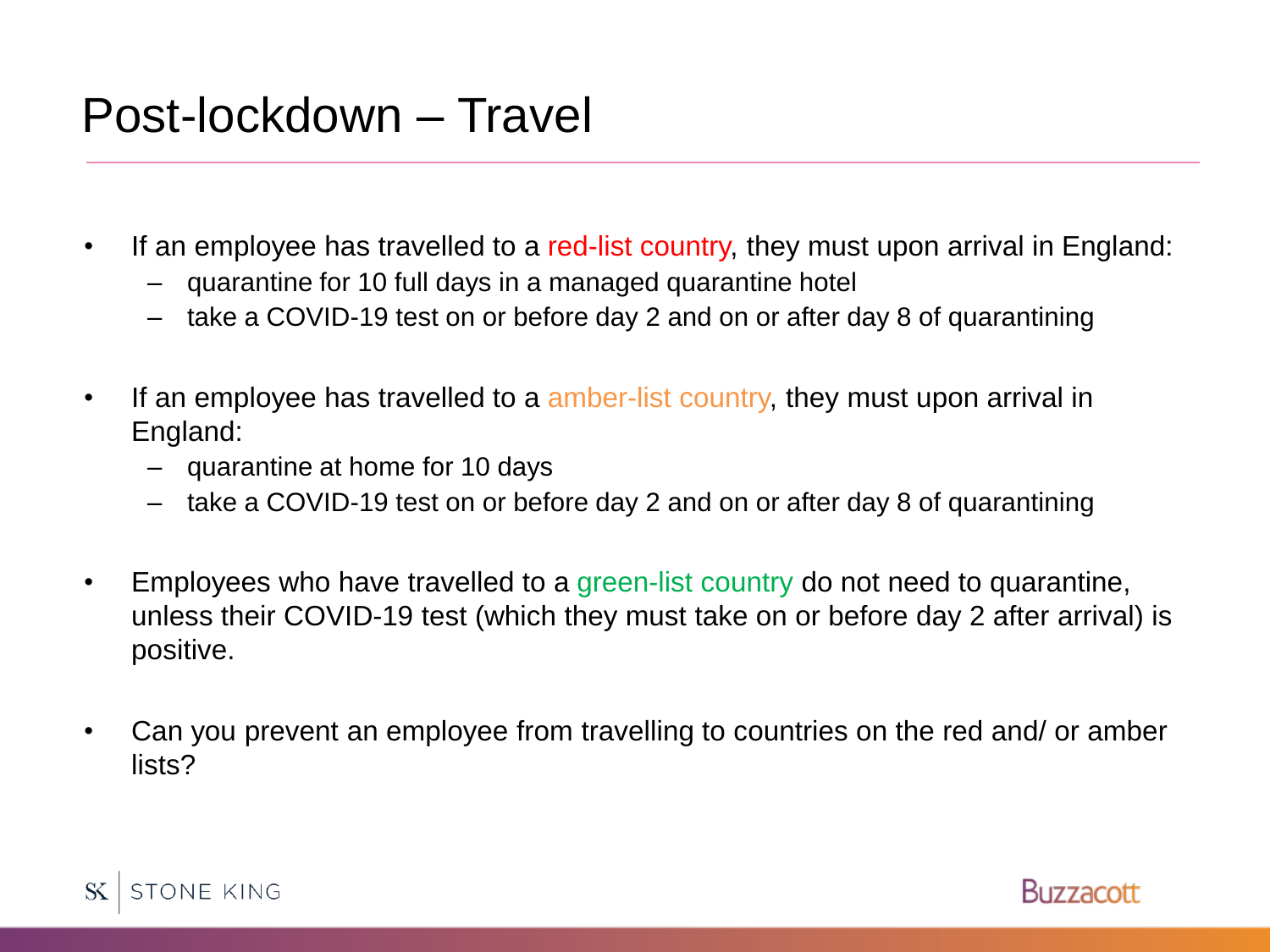



#### Key employment law updates

- Employment bill
- Early Careers Framework
- Exit Payment Regulations revoked
- Payments on termination of employment changes
- Harpur v Brazel
- Tribunal claims impact of COVID-19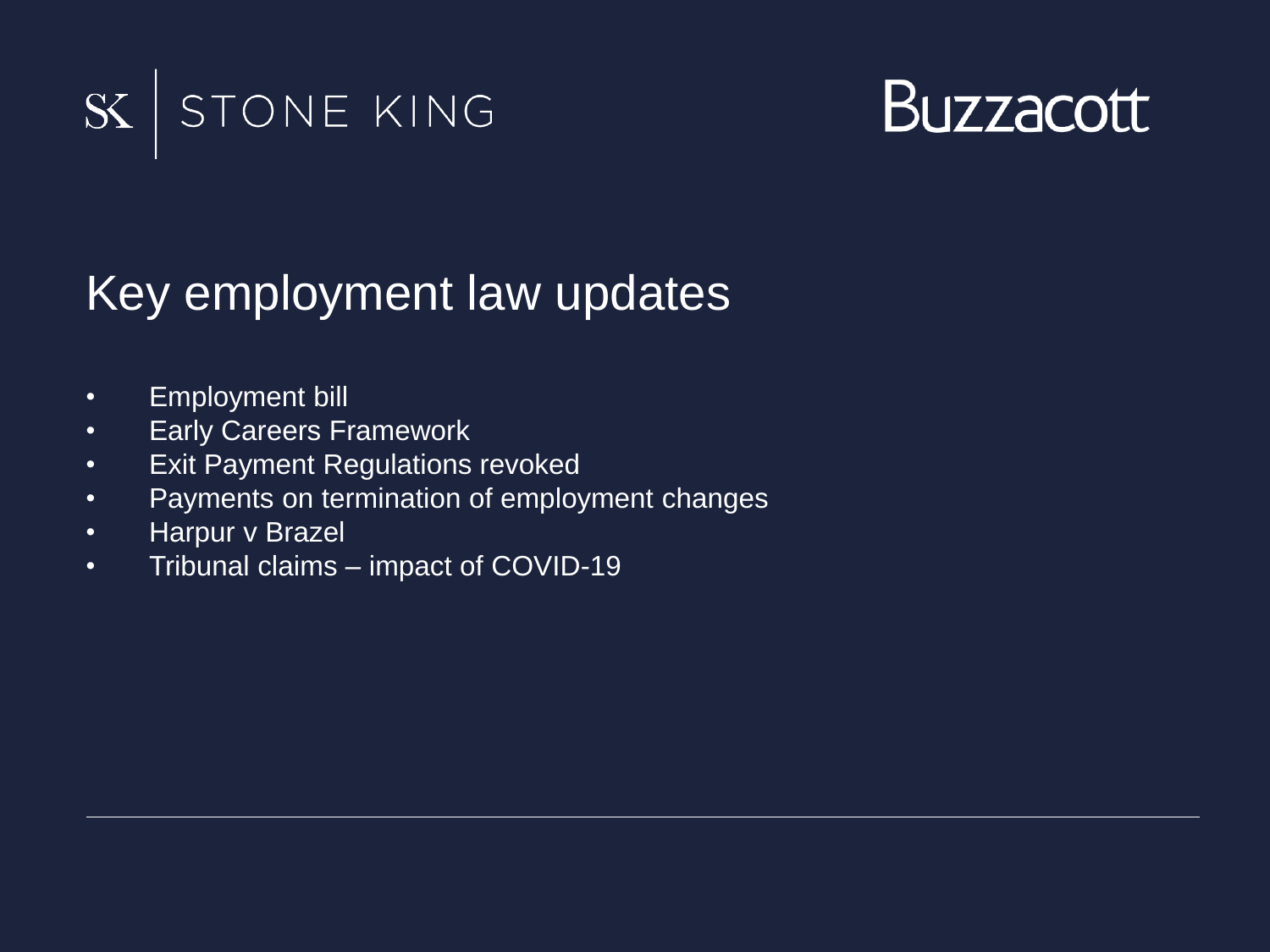# Key employment law updates – Employment Bill

- The Employment Bill is due to be published in 2021. The Bill is expected to contain wide ranging measures, many stemming from 2018's Good Work Plan, including:
	- **Right to request a contract**  the right to request a standard contract after 26 weeks of work – aimed at zero hours employees and those working variable hours;
	- **Redundancy protection -** extended redundancy protections for pregnant employees and those returning from maternity leave;
	- **Single labour market enforcement body -** creation of an 'enforcement body' to support employers with legal compliance and to help vulnerable workers to be better informed as to their rights.
	- **Neonatal leave and pay**  statutory neonatal leave and pay for up to 12 weeks for parents of babies requiring neonatal care.
	- **Leave for unpaid carers** provide employees who are unpaid carers one week's unpaid leave per year for the purposes of caring, with the aim of supporting those who struggle to manage providing long-term care to others with their own employment.
- Employment (Dismissal and Re-employment) Bill



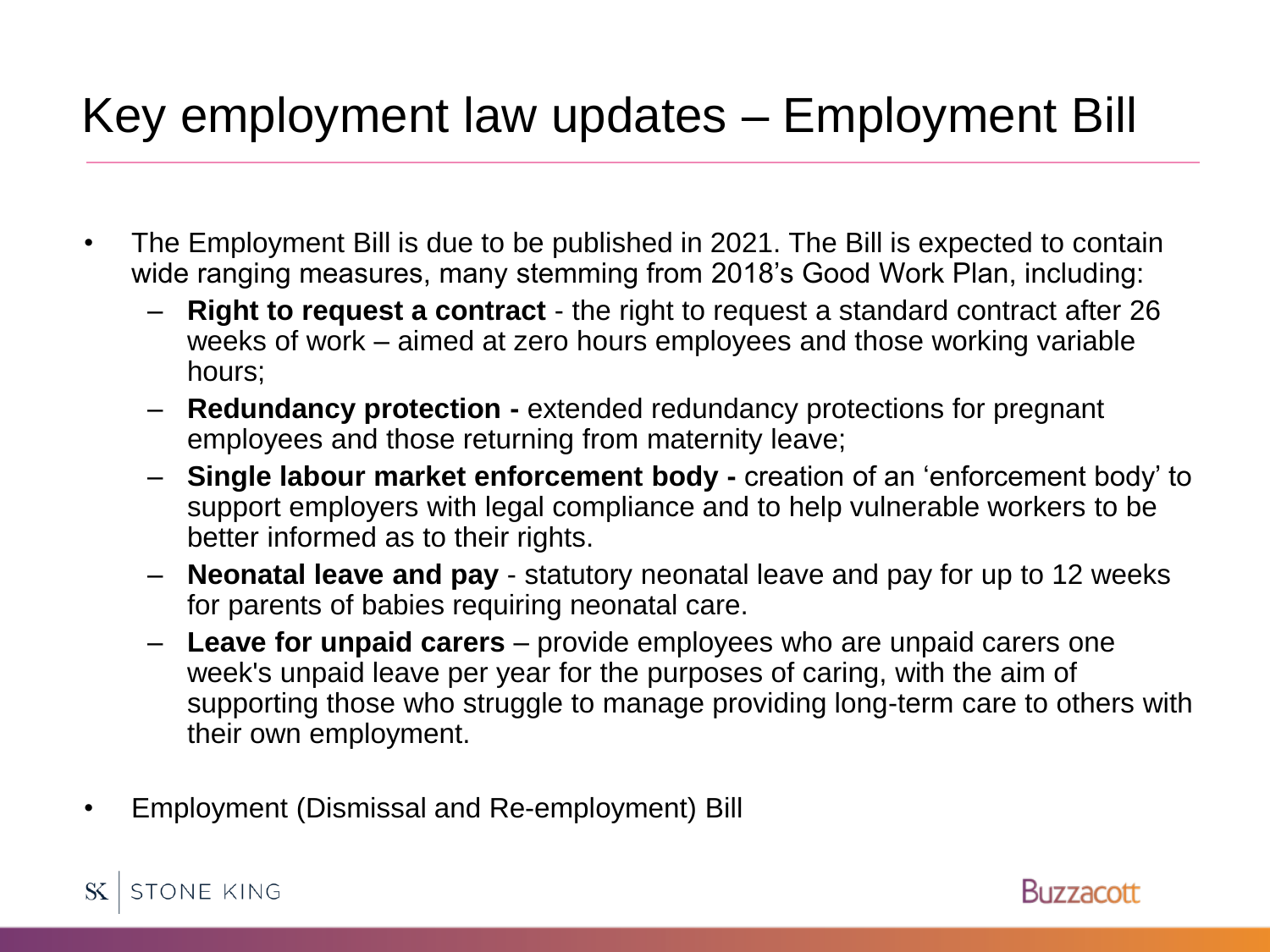# Key employment law updates – Early careers

- Key changes to be implemented from 1 September 2021:
	- Early career teacher ('ECT') replaces newly qualified teacher ('NQT').
	- Length of induction increased from 1 school year to 2 school years.
	- NQTs currently receive a 10% timetable reduction, ECTs will receive 10% reduction in their first year and a 5% reduction in there second year.
	- The induction is to be underpinned by the Early Careers Framework ('ECF'), at present the induction is a personalised programme of development.
	- The ECT will have a mentor whose role is to support the ECT, this is a new role and is separate to the induction tutor.

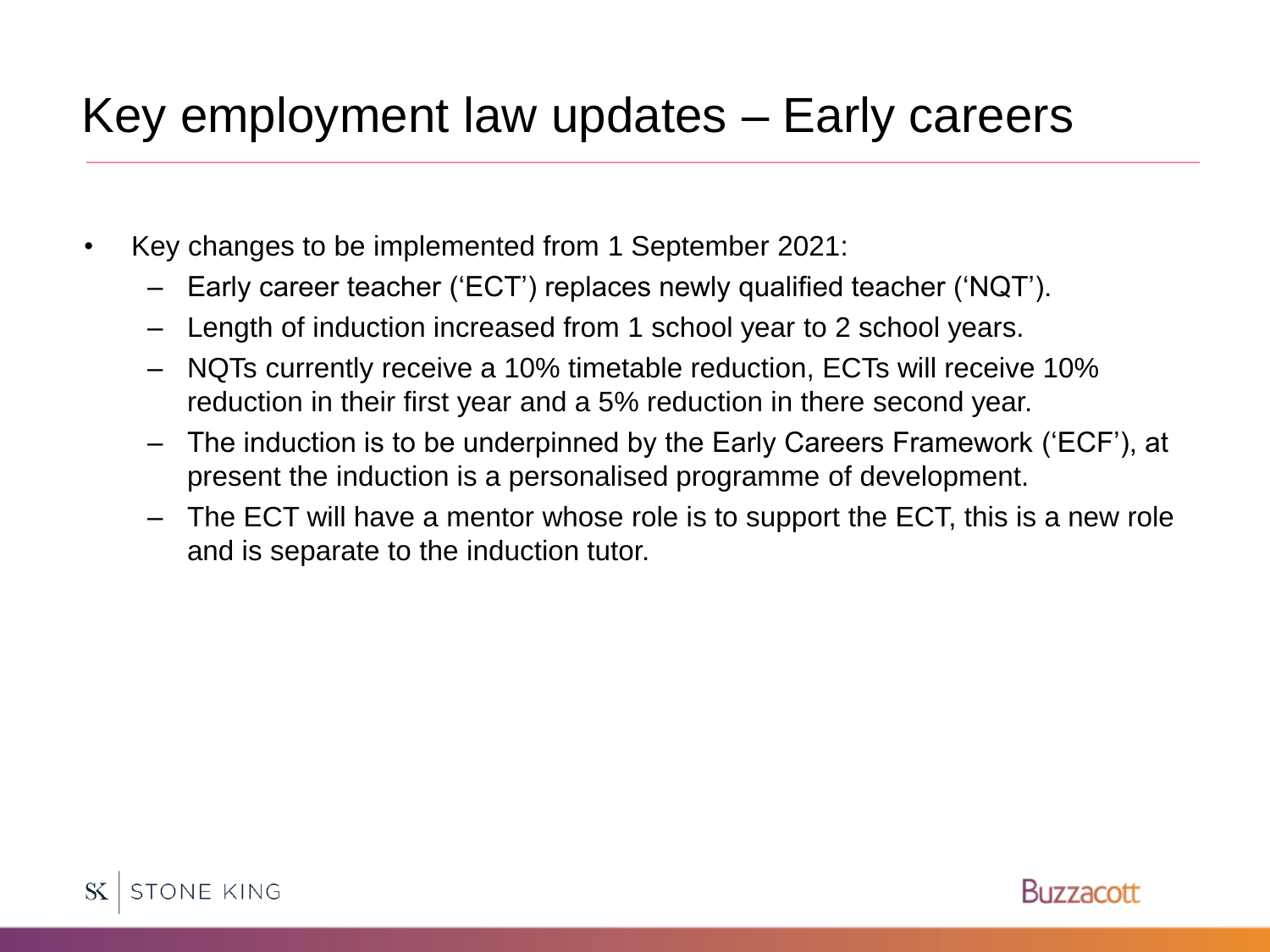# Key employment law updates

- **Public Sector Exit Payments -** The Restriction of Public Sector Exit Payments Regulations 2020 have been revoked. These Regulations were revoked on 19 March 2021.
- **Payments on termination of employment**  from 6 April 2021, the government's changes to the current formula for post-employment notice pay (PENP) came into effect. The aim of the amendments is to avoid unfair outcomes if an employee's pay period is defined in months, but the contractual notice period is expressed in weeks.
- **Harpur Trust v Mrs Brazel, 9 November 2021 -** the Supreme Court will consider whether an employment tribunal was wrong to find that "part-year workers" (those working only part of the year, such as teachers employed during school terms) should have their annual leave entitlement capped at 12.07% of annualised hours.



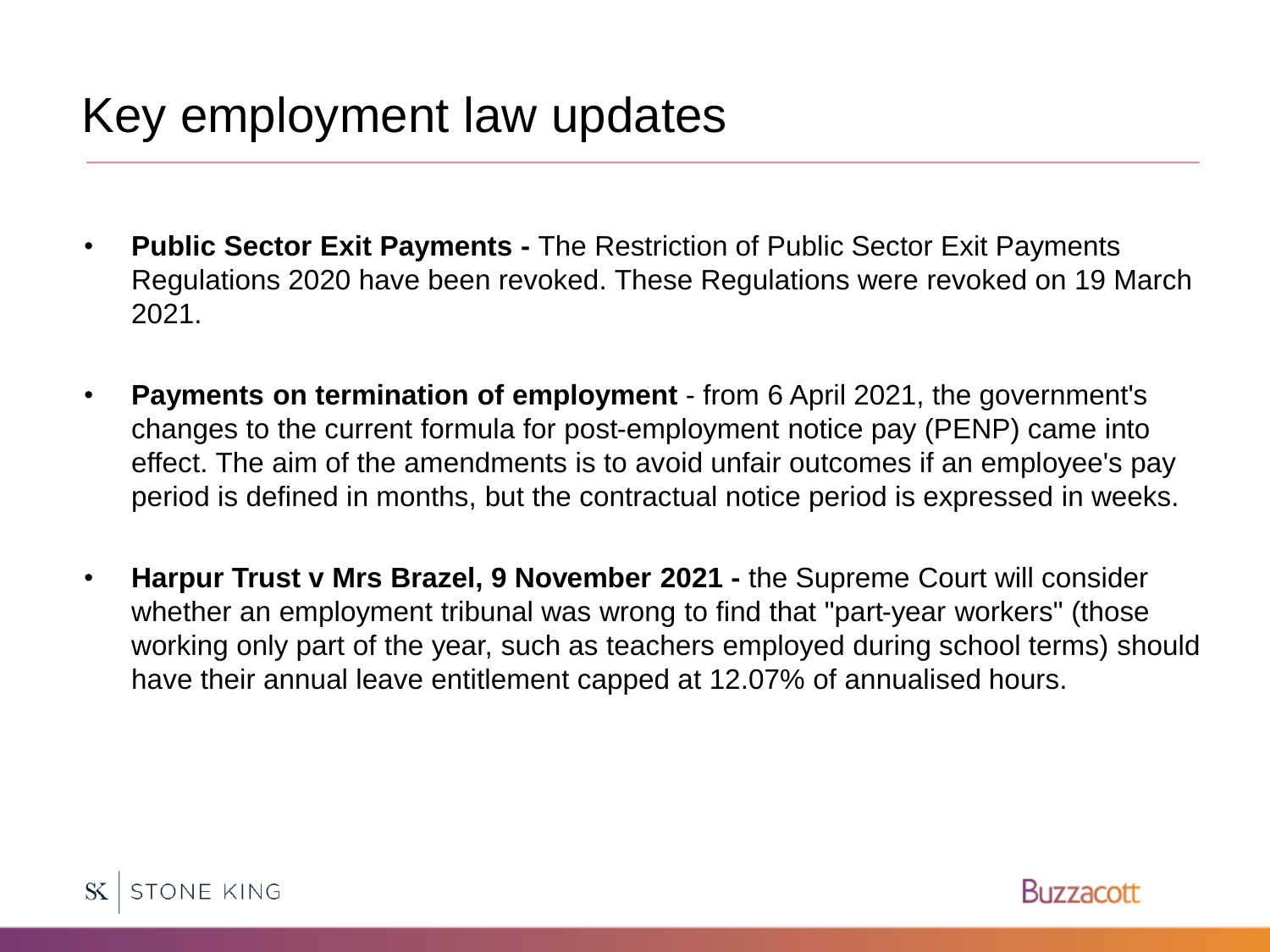#### **Employment Tribunal Claims – impact of COVID**

- Single cases: In October to December 2020, single claim **receipts increased** by 25%, while **disposals remained stable**, when compared to the same period in 2019. **Outstanding caseload rose** by 36%. **Mean age** at disposal was 48 weeks, 12 weeks more than in October to December 2019.
- Multiple cases: **Receipts rose**, by 82%, this quarter when compared to the same period in 2019. **Disposals** and **caseload outstanding** also **increased**, by 66% and 12% respectively. **Mean age** at disposal **rose** from 149 weeks to 229 weeks over the same period.



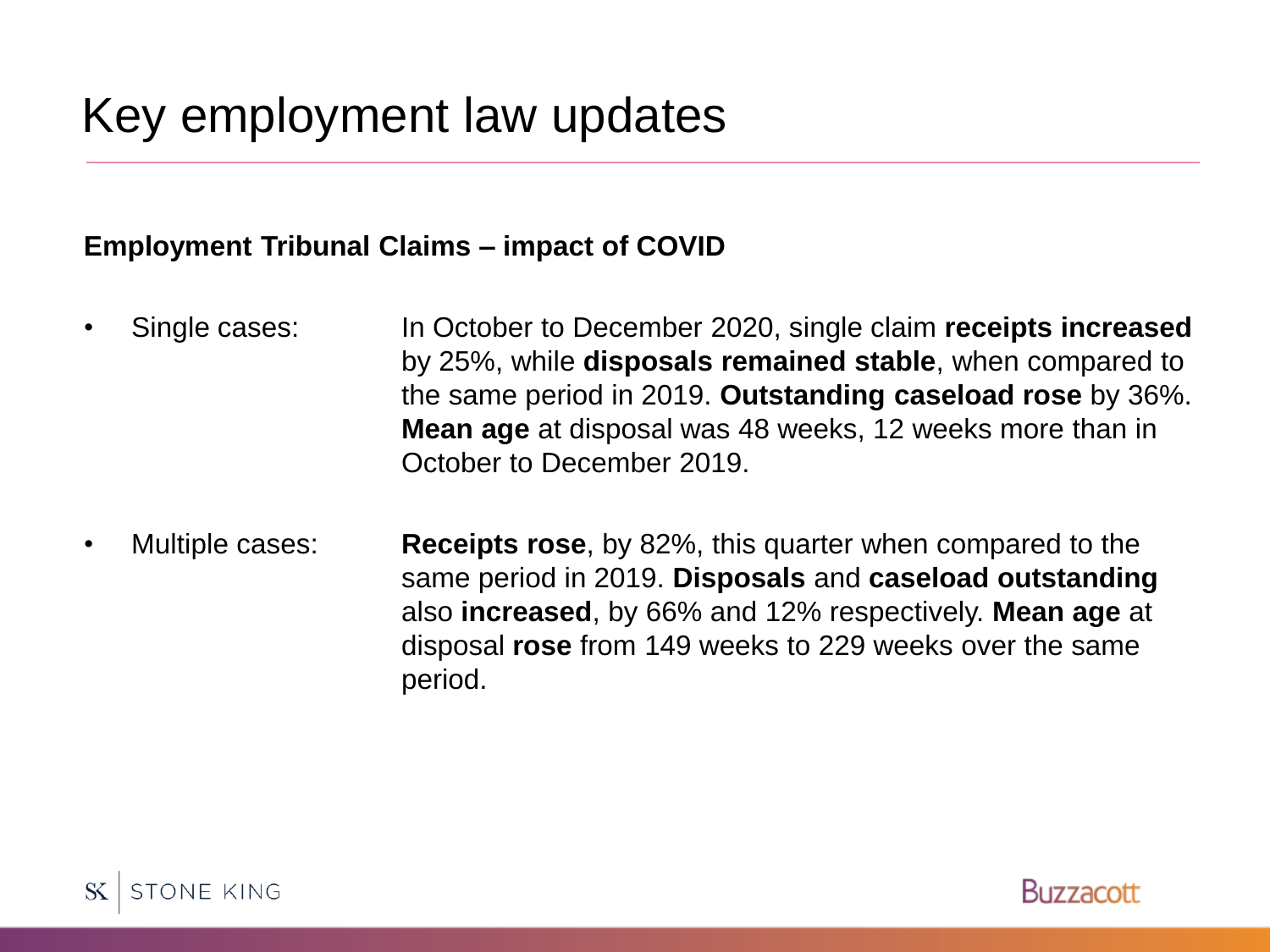



Q&A

Chair: Katharine Patel, Buzzacott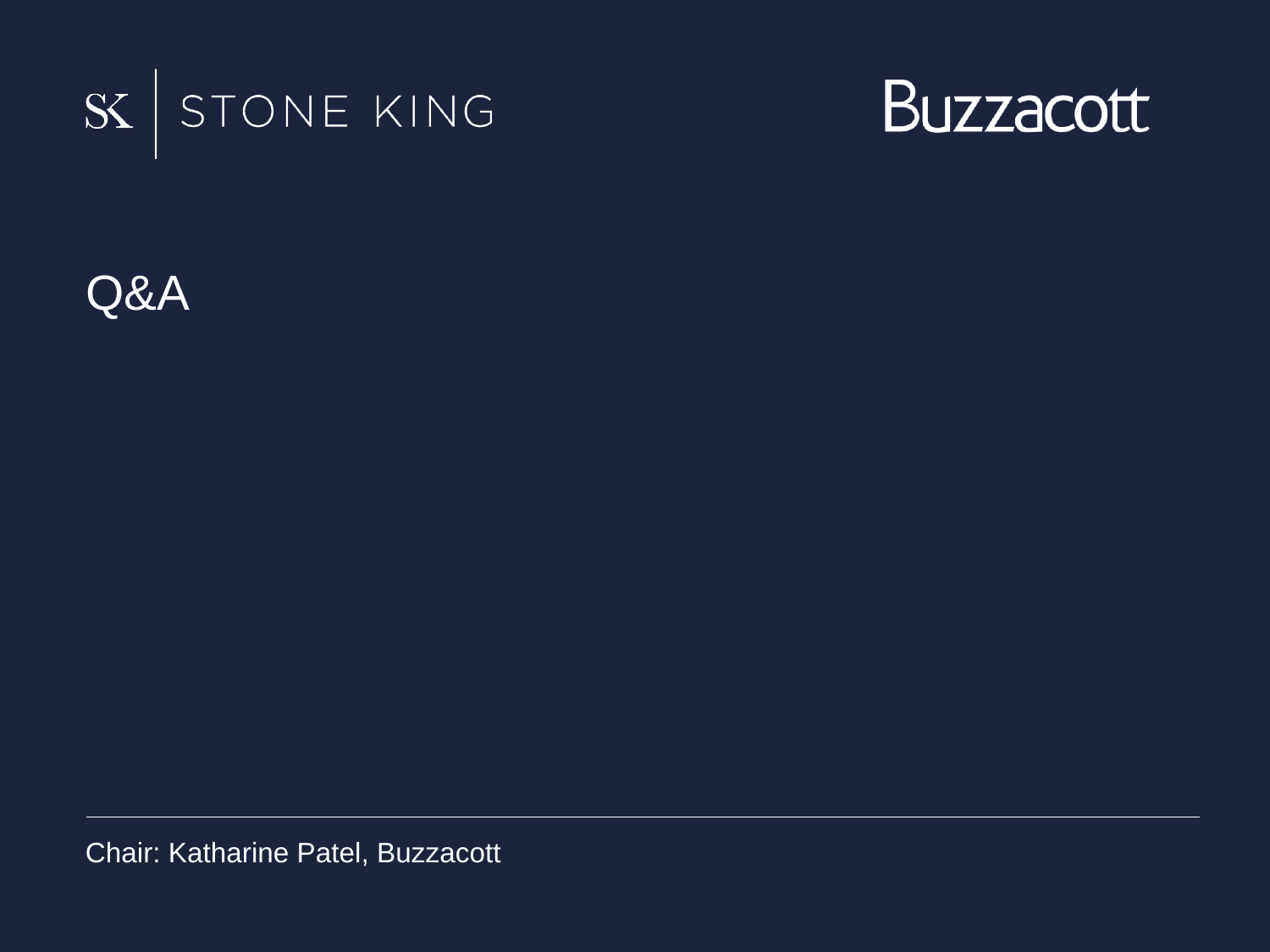#### Contact our speakers

Stephen Ravenscroft Partner 07971 272008 [stephenravenscroft@stoneking.co.uk](mailto:stephenravenscroft@stoneking.co.uk)

Harriet Broughton Partner, Employment 07580 979360 [hcb@stoneking.co.uk](mailto:hcb@stoneking.co.uk)

Katharine Robinson, Solicitor, Employment 07970 890666 [kxr@stoneking.co.uk](mailto:kxr@stoneking.co.uk)

Katharine Patel Partner 020 7556 1270 [patelk@buzzacott.co.uk](mailto:patelk@buzzacott.co.uk)